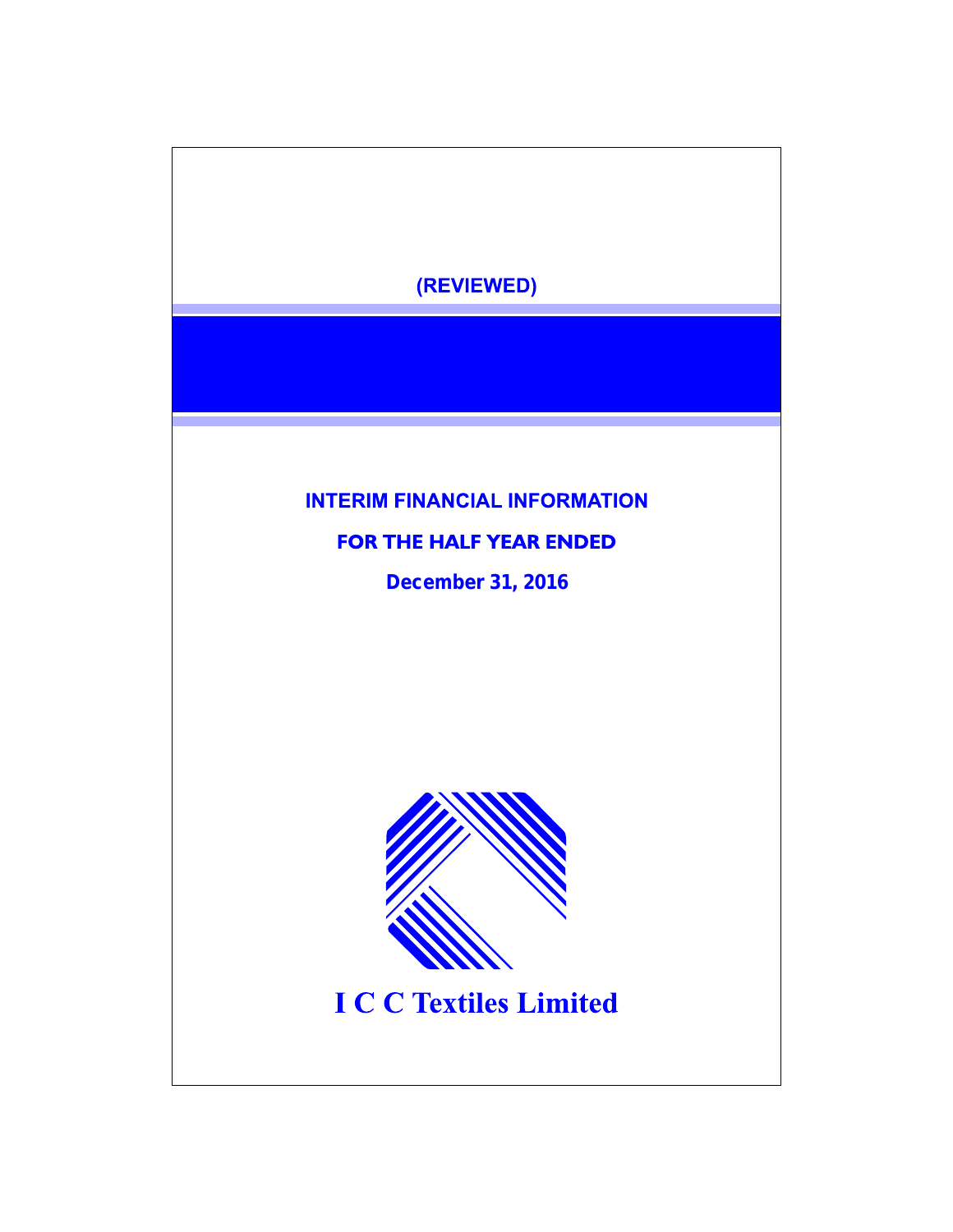## **DIRECTORS' REPORT TO THE MEMBERS**

On behalf of the Board of Directors, I hereby present the interim financial information of the company for the half year ended on December 31, 2016.

The Sales decreased to Rs. 17.506 million during the half year as compared to Rs. 253.380 million for the corresponding period of the previous year. The company incurred an after tax loss of Rs. 38.586 million as against Rs.78.185 million in the corresponding period resulting in loss per share of Rs. 1.29 ( Jul - Dec 2015 Rs. 2.61 ).

The drastic decrease in sales is attributed to curtailment of operations as most of non-efficient looms have been sold out as per management plan.

Without qualifying their report to members, the auditors have drawn attention to note 1.2 to the interim financial information. Considering continuous support from sponsors / directors / financial institutions, the management's commitment and plan drawn up by the management, we are of the view that there are no significant doubts about the company's ability to continue as a going concern. Therefore, this interim information has been prepared on going concern basis.

Our plan to consolidate company's position by repaying the banks' borrowings through sponsors loans, company's operations and sale of inefficient machinery is underway. In this regard 23 Sulzer looms and 78 Air-jet looms with back process have been sold. Loan of Rs. 200 million due towards MCB Bank has been fully repaid as per settlement agreement dated May 28, 2015. Moreover, finance facilities settlement agreement with Faysal Bank has also been finalized which allows finance facilities to be repaid by May 28, 2018 ( Refer note 7.2 ).

Going forward, the notification for lifting of government ban on Industrial gas connections is still awaited. Moreover, the impact of delayed announced export package has not been felt as yet. Meanwhile, according to plan, a sizable portion of the available industrial building of the company has been rented out w,e,f Feb 01, 2017 to generate cash flow. The plan to operate 40 Sulzer Dobby looms , after long overdue major overhauling, with right sizing of staff and reduced factory overheads is in progress.

The directors would like to record their appreciation for the continued commitment and hard work being carried out by the employees of the company.

For and on behalf of the Board of Directors

Lahore: Dated: February 28, 2017 JAVAID S. SIDDIQI Chief Executive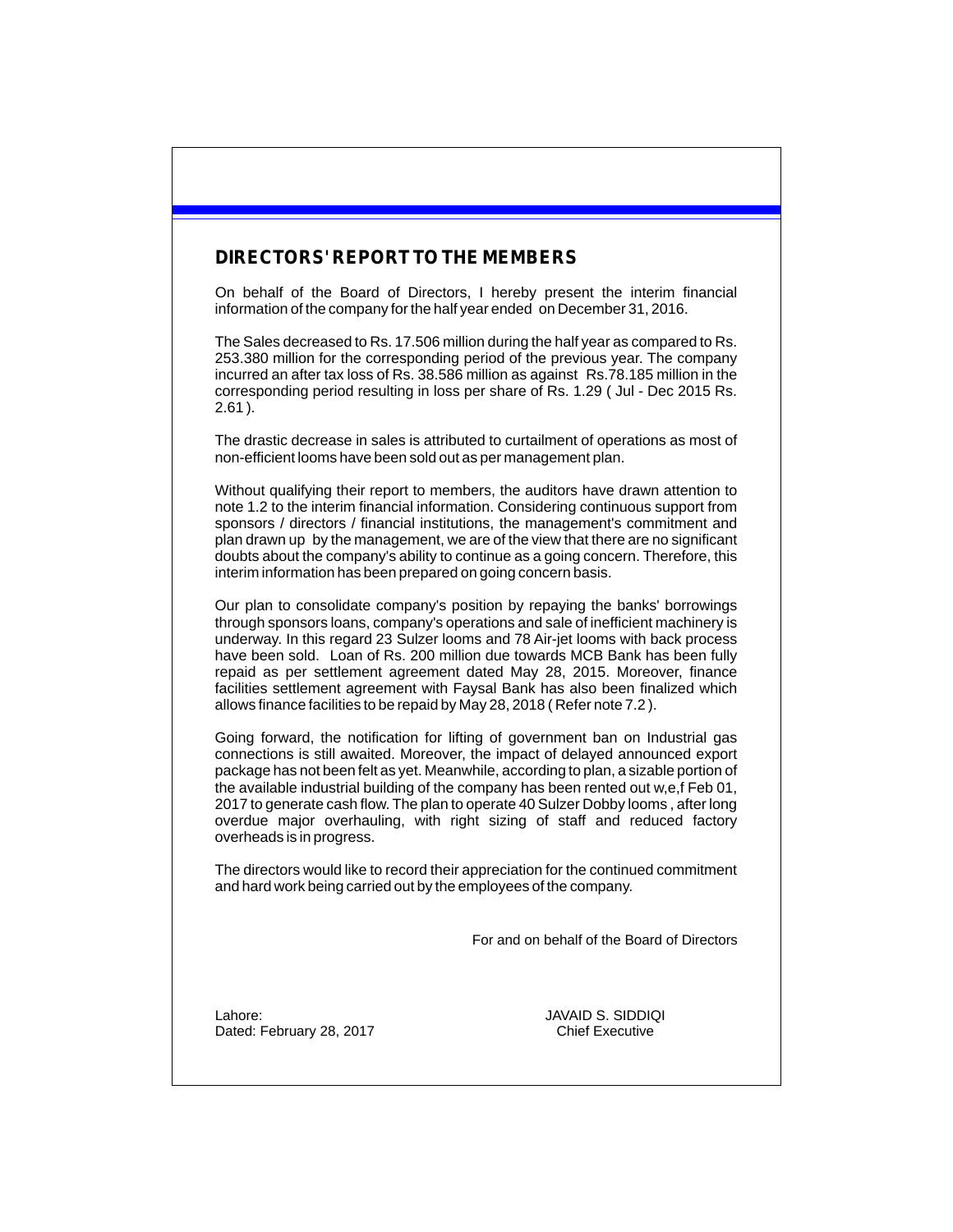#### **AUDITORS' REPORT TO THE MEMBERS ON REVIEW OF CONDENSED INTERIM FINANCIAL INFORMATION**

#### **Introduction**

We have reviewed the accompanying condensed interim balance sheet of ICC Textiles Limited(the Company) as at December 31, 2016 and the related condensed interim profit and loss account, condensed interim statement of comprehensive income, condensed interim cash flow statement, condensed interim statement of changes in equity together with notes forming part thereof for the half year then ended (here-in-after referred to as the "condensed interim financial information"). Management is responsible for the preparation and presentation of this condensed interim financial information in accordance with approved accounting standards as applicable in Pakistan for interim financial reporting. Our responsibility is to express a conclusion on this interim financial information based on our review. The figures of the condensed interim profit and loss account and condensed interim statement of comprehensive income for the quarters ended December 31, 2015 and 2016 have not been reviewed, as we are required to review only the cumulative figures for the half year ended December 31, 2016.

#### **Scope of Review**

We conducted our review in accordance with International Standard on Review Engagements 2410, "Review of Interim Financial Information Performed by the Independent Auditor of the Entity". A review of interim financial information consists of making inquiries, primarily of persons responsible for financial and accounting matters, and applying analytical and other review procedures. Areview is substantially less in scope than an audit conducted in accordance with International Standards on Auditing and consequently does not enable us to obtain assurance that we would become aware of all significant matters that might be identified in an audit. Accordingly, we do not express an audit opinion.

#### **Conclusion**

Based on our review, nothing has come to our attention that causes us to believe that the accompanying condensed interim financial information as of and for the half year ended December 31, 2016 is not prepared, in all material respects, in accordance with approved accounting standards as applicable in Pakistan for interim financial reporting.

#### **Emphasis of Matter**

Material Uncertainly Regarding Continuation as a Going Concern

Without qualifying our conclusion, we draw attention to Note 1.2 in the condensed interim financial information, which indicates that there is an inherent uncertainty about the company's ability to generate sufficient cash flows from operations to meet its future obligations. This condition, along with other matters set forth in Note 1.2, indicate that a material uncertainty exists that may cast significant doubt on the company's ability to continue as a going concern. Our review conclusion is not modified in respect of this matter.

GRANTTHORNTON ANJUM RAHMAN CHARTERED ACCOUNTANTS Engagement Partner: Muhammad Shaukat Naseeb Lahore Dated: February 28, 2017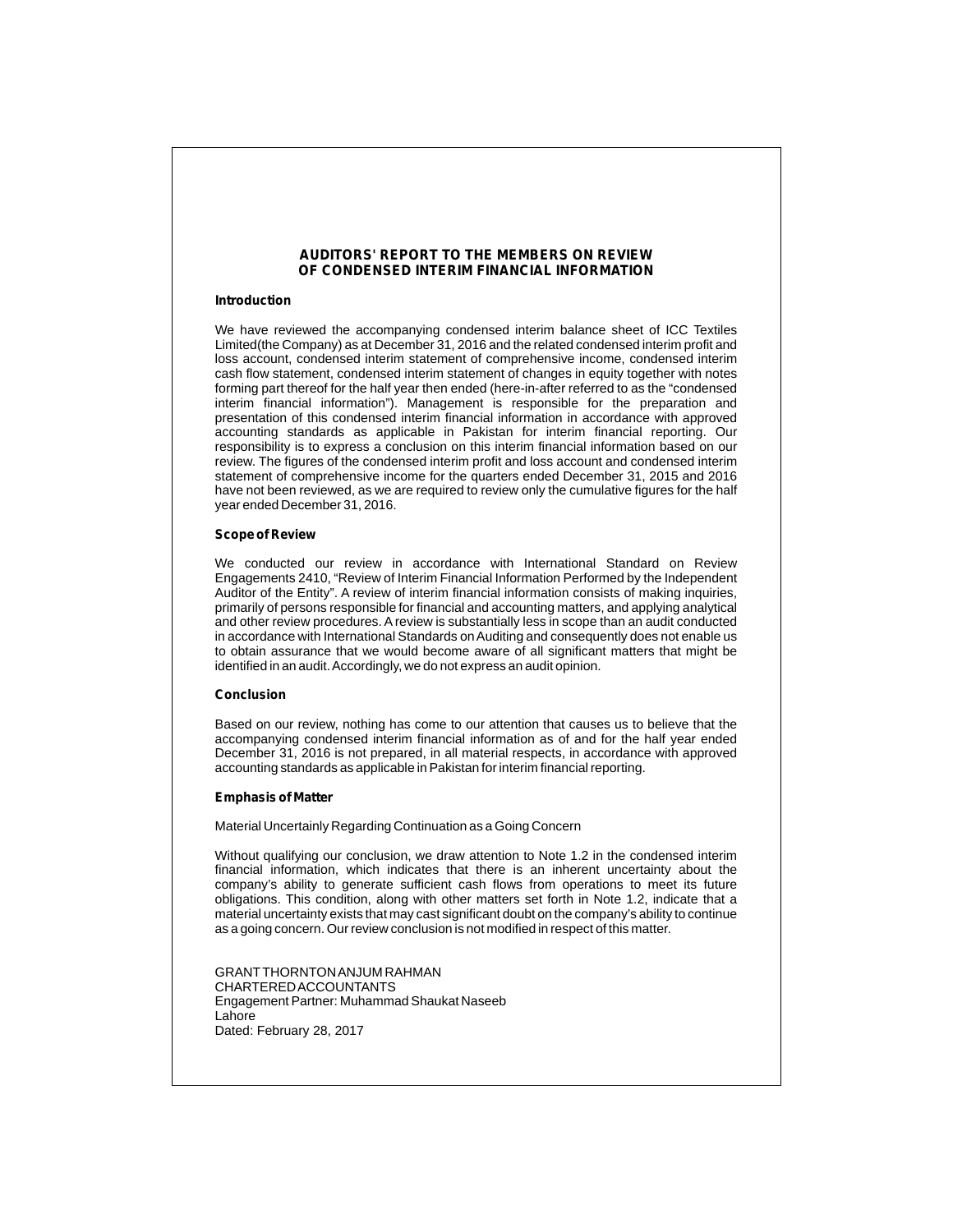## CONDENSED INTERIM BALANCE SHEET AS AT DECEMBER 31, 2016

|                                                                                              |             | Un-audited      | Audited         |
|----------------------------------------------------------------------------------------------|-------------|-----------------|-----------------|
|                                                                                              | <b>Note</b> | Dec 31, 2016    | June 30, 2016   |
|                                                                                              |             | <b>Rupees</b>   | Rupees          |
| <b>EQUITY AND LIABILITIES</b>                                                                |             |                 |                 |
| <b>SHARE CAPITAL AND RESERVES</b>                                                            |             |                 |                 |
| Issued, subscribed and paid-up share capital                                                 |             | 300,011,200     | 300,011,200     |
| <b>Accumulated loss</b>                                                                      |             | (839, 276, 513) | (816, 970, 385) |
|                                                                                              |             | (539, 265, 313) | (516, 959, 185) |
| <b>SURPLUS ON REVALUATION OF OPERATING FIXED ASSETS</b>                                      |             | 507,408,074     | 523,687,940     |
| <b>NON CURRENT LIABILITIES</b>                                                               |             |                 |                 |
| Long term financing from directors                                                           | 6           | 496,991,674     | 270,570,409     |
| Long term financing from commercial banks                                                    | 7           | 62,126,294      |                 |
| Deferred liabilities                                                                         | 8           | 112,338,301     | 142,772,428     |
|                                                                                              |             | 671,456,269     | 413,342,837     |
| <b>CURRENT LIABILITIES</b>                                                                   |             |                 |                 |
| Trade and other payables                                                                     | 9           | 148,361,841     | 161,006,389     |
| Mark-up accrued                                                                              |             | 13,921,698      | 30,453,900      |
| Short term borrowings                                                                        | 10          | 5,227,868       | 124,319,088     |
| Current portion of long term liabilities                                                     | 7           | 16,000,000      | 192,496,743     |
|                                                                                              |             | 183,511,407     | 508,276,120     |
|                                                                                              |             | 823,110,437     | 928, 347, 712   |
| <b>ASSETS</b>                                                                                |             |                 |                 |
| <b>NON CURRENT ASSETS</b>                                                                    |             |                 |                 |
| Operating fixed assets                                                                       | 11          | 662,472,686     | 675,842,075     |
| Long term loans and advances                                                                 |             | 55,000          | 29,000          |
| Long term deposits                                                                           |             | 1,629,034       | 1,629,034       |
|                                                                                              |             | 664,156,720     | 677,500,109     |
| <b>CURRENT ASSETS</b>                                                                        |             |                 |                 |
| Stores, spares and loose tools                                                               |             | 23,011,808      | 25,123,900      |
| Stock in trade                                                                               |             | 2,607,827       | 14,551,946      |
| Trade debts                                                                                  |             | 1,753,918       | 9,576,623       |
| Loans and advances                                                                           |             | 4,415,158       | 3,603,334       |
| Trade deposits, short term prepayments and other receivables                                 |             | 8,274,455       | 12,109,674      |
| Income tax refundable - net                                                                  |             | 29,136,726      | 27,838,952      |
| Cash and bank balances                                                                       |             | 32,228,824      | 11,442,103      |
|                                                                                              |             | 101,428,716     | 104,246,532     |
| Non - current assets classified as held for sale                                             | 12          | 57,525,001      | 146,601,071     |
|                                                                                              |             | 823,110,437     | 928, 347, 712   |
|                                                                                              |             |                 |                 |
|                                                                                              |             |                 |                 |
| <b>CONTINGENCIES AND COMMITMENTS</b>                                                         | 13          |                 |                 |
| The annexed notes from 1 to 23 forms an integral part of this interim financial information. |             |                 |                 |

Chief Executive

Director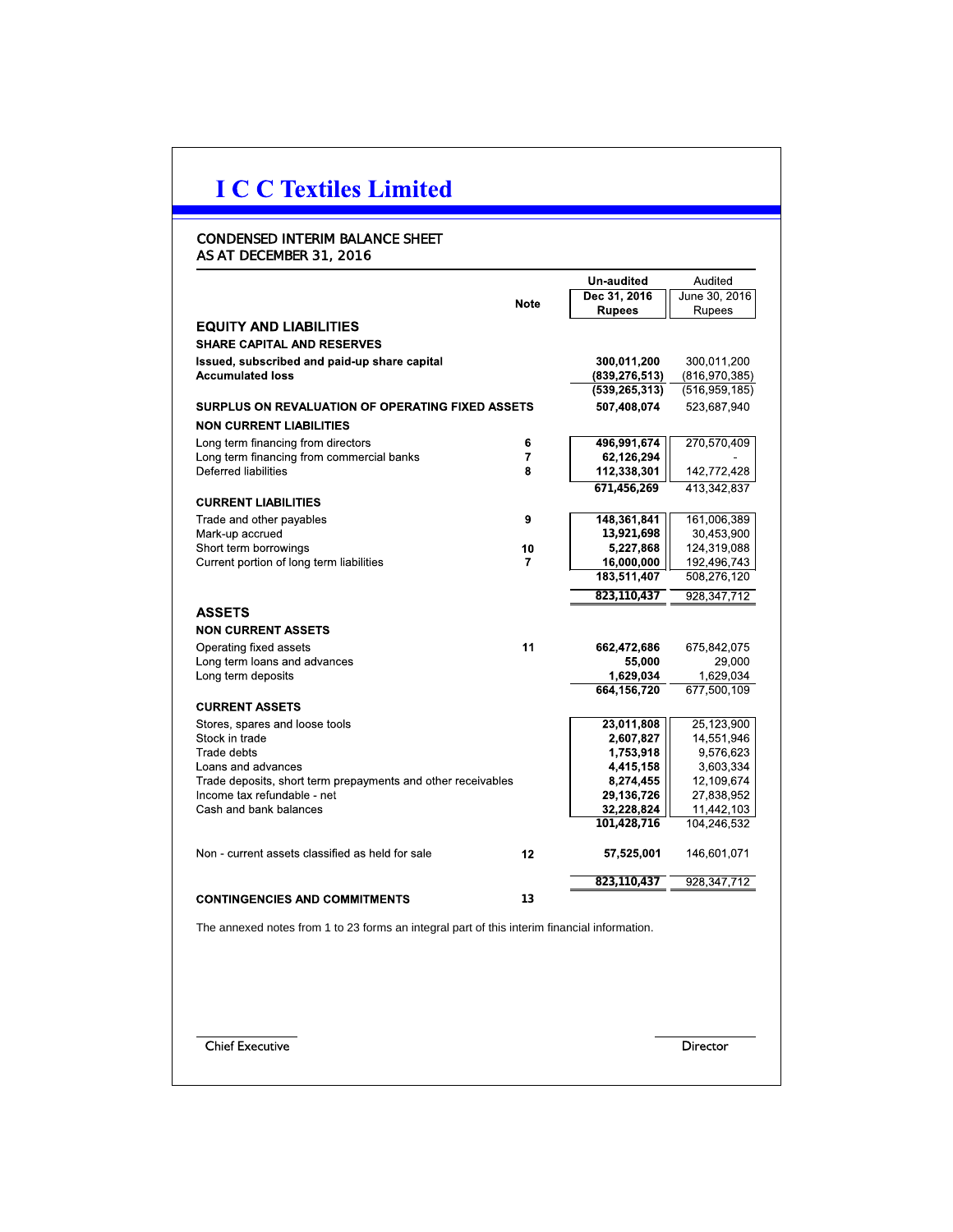#### CONDENSED INTERIM PROFIT AND LOSS ACCOUNT FOR THE HALF YEAR ENDED DECEMBER 31, 2016 (UN-AUDITED)

|                                                                  |      |                                               | <b>Half Year Ended</b>                      |                                         | <b>Quarter Ended</b>                       |
|------------------------------------------------------------------|------|-----------------------------------------------|---------------------------------------------|-----------------------------------------|--------------------------------------------|
|                                                                  | Note | <b>Dec</b><br>2016<br><b>Rupees</b>           | Dec<br>2015<br>Rupees                       | <b>Dec</b><br>2016<br><b>Rupees</b>     | <b>Dec</b><br>2015<br>Rupees               |
| <b>SALES - NET</b><br><b>COST OF SALES</b>                       | 14   | 17,505,690<br>(53,948,651)                    | 253,380,141<br>(314, 741, 987)              | 1,234,369<br>(16,606,882)               | 132,435,325<br>(162, 201, 728)             |
| <b>GROSS LOSS</b>                                                |      | (36,442,961)                                  | (61, 361, 846)                              | (15, 372, 513)                          | (29, 766, 403)                             |
| <b>OPERATING EXPENSES</b>                                        |      |                                               |                                             |                                         |                                            |
| Administrative expenses<br>Distribution cost<br>Other expenses   |      | (15, 266, 771)<br>(1, 429, 784)<br>(431, 805) | (17, 410, 007)<br>(3,341,054)<br>(418, 732) | (6,789,516)<br>(735, 112)<br>(240, 067) | (8,777,708)<br>(1, 164, 485)<br>(219, 496) |
| <b>OPERATING LOSS</b>                                            |      | (17, 128, 360)<br>(53, 571, 321)              | (21, 169, 793)<br>(82, 531, 639)            | (7,764,695)<br>(23, 137, 208)           | (10, 161, 689)<br>(39,928,092)             |
| <b>OTHER INCOME</b>                                              | 15   | 34,123,989                                    | 27,191,015                                  | 24,827,886                              | 7,355,098                                  |
| <b>OPERATING LOSS BEFORE FINANCE COST</b><br><b>FINANCE COST</b> | 16   | (19, 447, 332)<br>(26, 849, 845)              | (55, 340, 624)<br>(25, 974, 173)            | 1,690,678<br>(13, 230, 299)             | (32, 572, 994)<br>(12, 921, 699)           |
| <b>LOSS BEFORE TAXATION</b><br><b>TAXATION</b>                   | 17   | (46, 297, 177)<br>7,711,183                   | (81, 314, 797)<br>3,129,792                 | (11, 539, 621)<br>1,577,766             | (45, 494, 693)<br>1,620,572                |
| <b>LOSS AFTER TAXATION</b>                                       |      | (38,585,994)                                  | (78, 185, 005)                              | (9,961,855)                             | (43,874,121)                               |
| <b>LOSS PER SHARE - BASIC AND DILUTED</b>                        |      | (1.29)                                        | (2.61)                                      | (0.33)                                  | (1.46)                                     |

The annexed notes from 1 to 23 forms an integral part of this interim financial information.

Chief Executive

Director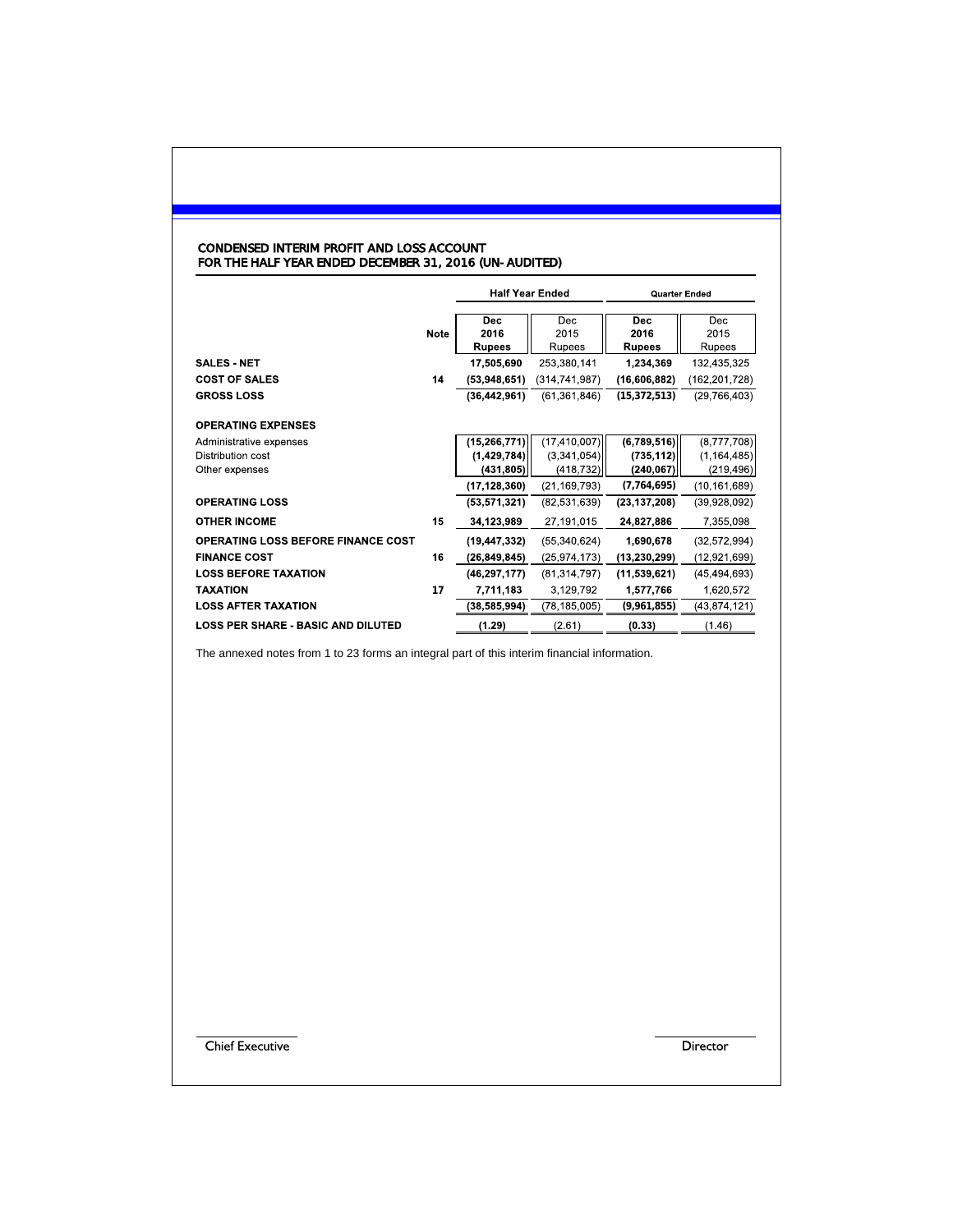## CONDENSED INTERIM STATEMENT OF CHANGES IN EQUITY FOR THE HALF YEAR ENDED DECEMBER 31, 2016 (UN-AUDITED)

| <b>Particulars</b>                                                                                                                                                                                                                                                         |                                 | <b>Subscribed</b><br>and paid-up<br>share<br>capital | Revenue<br><b>Accumulated profit</b><br>/ (loss) | Total<br>equity                          |
|----------------------------------------------------------------------------------------------------------------------------------------------------------------------------------------------------------------------------------------------------------------------------|---------------------------------|------------------------------------------------------|--------------------------------------------------|------------------------------------------|
| Balance as at July 01, 2015 (audited)                                                                                                                                                                                                                                      |                                 | 300,011,200                                          | (625,212,279)                                    | (325, 201, 079)                          |
| Loss for the period after taxation                                                                                                                                                                                                                                         |                                 | $\blacksquare$                                       | (78, 185, 005)                                   | (78, 185, 005)                           |
| Other comprehensive income for the period                                                                                                                                                                                                                                  |                                 |                                                      |                                                  |                                          |
| Total comprehensive income for the period - net of tax                                                                                                                                                                                                                     |                                 |                                                      | (78, 185, 005)                                   | (78, 185, 005)                           |
| Surplus on revaluation of fixed assets realized - net of tax                                                                                                                                                                                                               |                                 |                                                      | 7,036,628                                        | 7,036,628                                |
| Balance as at December 31, 2015 (un-audited)                                                                                                                                                                                                                               |                                 | 300,011,200                                          | (696, 360, 656)                                  | (396, 349, 456)                          |
| Balance as at July 01, 2016 (audited)                                                                                                                                                                                                                                      |                                 | 300,011,200                                          | (816, 970, 385)                                  | (516, 959, 185)                          |
| Loss for the period after taxation                                                                                                                                                                                                                                         |                                 |                                                      | (38, 585, 994)                                   | (38, 585, 994)                           |
| Other comprehensive income for the period                                                                                                                                                                                                                                  |                                 | L.                                                   |                                                  |                                          |
| Total comprehensive income for the period - net of tax                                                                                                                                                                                                                     |                                 |                                                      | (38, 585, 994)                                   | (38, 585, 994)                           |
| Surplus on revaluation of fixed assets realized - net of tax                                                                                                                                                                                                               |                                 |                                                      | 16,279,866                                       | 16,279,866                               |
|                                                                                                                                                                                                                                                                            |                                 |                                                      |                                                  |                                          |
| The annexed notes from 1 to 23 forms an integral part of this interim financial information.                                                                                                                                                                               |                                 | 300,011,200                                          | (839, 276, 513)                                  | (539, 265, 313)                          |
| Balance as at December 31, 2016 (un-audited)<br><b>Chief Executive</b><br>CONDENSED INTERIM STATEMENT OF COMPREHENSIVE INCOME                                                                                                                                              |                                 |                                                      |                                                  | Director                                 |
|                                                                                                                                                                                                                                                                            |                                 |                                                      |                                                  |                                          |
|                                                                                                                                                                                                                                                                            |                                 | <b>Half Year Ended</b>                               |                                                  | <b>Quarter Ended</b>                     |
|                                                                                                                                                                                                                                                                            | December 31,<br>2016            | December 31,<br>2015                                 | December 31,<br>2016                             | 2015                                     |
|                                                                                                                                                                                                                                                                            | <b>Rupees</b><br>(38, 585, 994) | Rupees<br>(78, 185, 005)                             | <b>Rupees</b><br>(9,961,855)                     | December 31,<br>Rupees<br>(43, 874, 121) |
|                                                                                                                                                                                                                                                                            |                                 |                                                      |                                                  |                                          |
|                                                                                                                                                                                                                                                                            |                                 |                                                      |                                                  |                                          |
| FOR THE HALF YEAR ENDED DECEMBER 31, 2016 (UN-AUDITED)<br>Loss after taxation for the period<br>Other comprehensive income:<br>Items that may be reclassified to profit and loss account<br>Items that will not be reclassified to profit and loss<br>account subsequently |                                 |                                                      |                                                  |                                          |
| Other comprehensive income for the period                                                                                                                                                                                                                                  |                                 |                                                      |                                                  |                                          |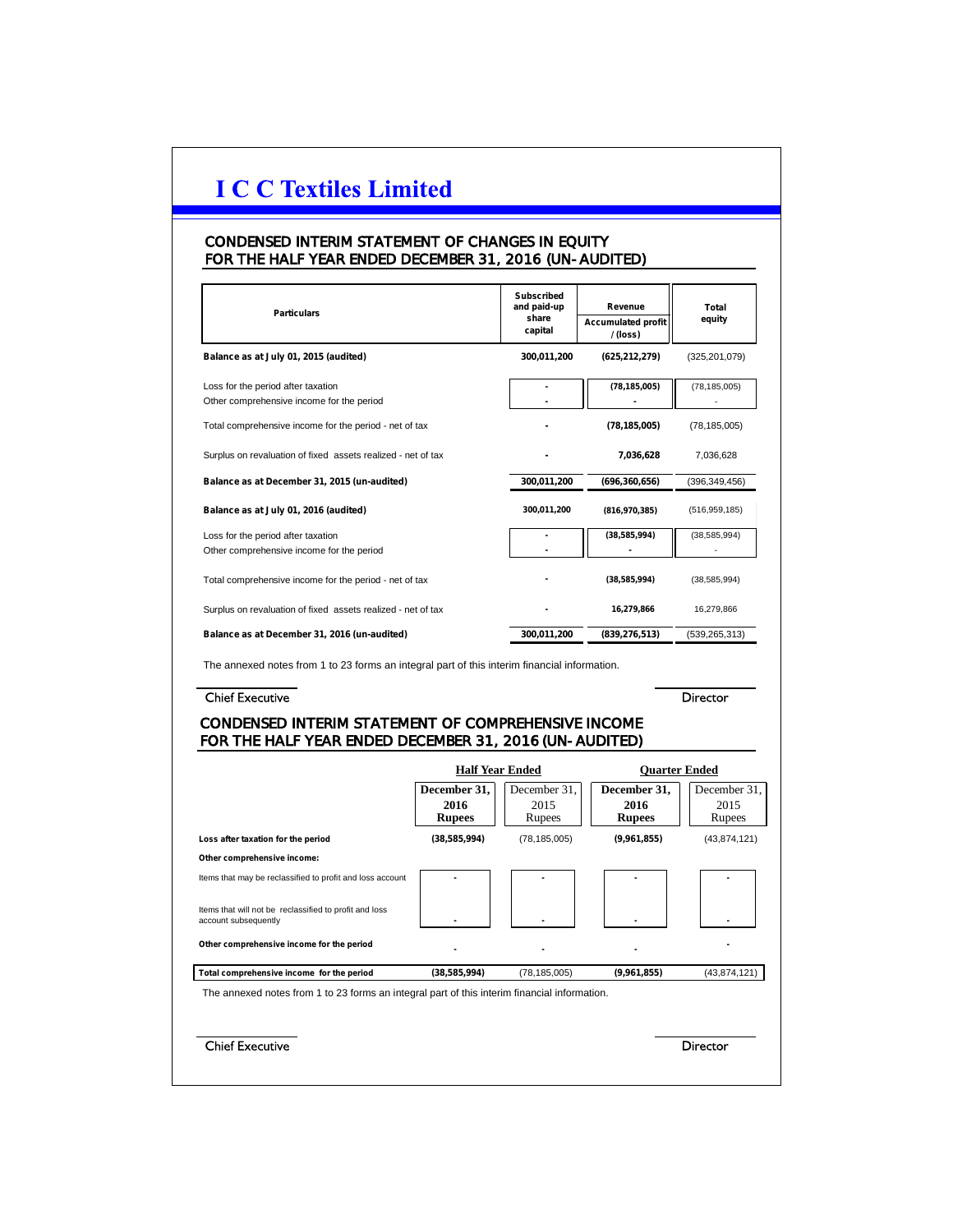## CONDENSED INTERIM CASH FLOW STATEMENT FOR THE HALF YEAR ENDED DECEMBER 31, 2016 (UN-AUDITED)

|                                                                                                                 | December 31,   | December 31,    |
|-----------------------------------------------------------------------------------------------------------------|----------------|-----------------|
|                                                                                                                 | 2016           | 2015            |
|                                                                                                                 | <b>Rupees</b>  | Rupees          |
| <b>CASH FLOWS FROM OPERATING ACTIVITIES</b><br>(Loss) for the period before taxation<br><b>Adjustments for:</b> | (46, 297, 177) | (81, 314, 797)  |
| Depreciation on own assets                                                                                      | 13,892,077     | 20,245,179      |
| (Gain) / Loss on disposal of property, plant and equipment                                                      | 19,385         | (589, 774)      |
| Amortization of interest free loans (P.V. adjustment)                                                           | (8,604,541)    | (26, 228, 994)  |
| Amortization of transaction cost                                                                                | 714,286        | 714,286         |
| Unwinding of discount                                                                                           | 15,533,665     | 13,888,123      |
| Staff gratuity                                                                                                  | 3,887,541      | 7,168,208       |
| Finance cost                                                                                                    | 10,601,895     | 11,371,764      |
|                                                                                                                 | 36,044,308     | 26,568,792      |
|                                                                                                                 | (10, 252, 869) | (54, 746, 005)  |
| (Increase) / decrease in current assets                                                                         |                |                 |
| Stores, spares and loose tools                                                                                  | 2,112,093      | 3,662,770       |
| Stock in trade                                                                                                  | 11,944,119     | 7,342,937       |
| Trade debts                                                                                                     | 7,822,705      | (3,463,649)     |
| Loans and advances                                                                                              | (811, 823)     | (394, 327)      |
| Trade deposits and short term prepayments & other receivables                                                   | 3,835,219      | (2,481,096)     |
|                                                                                                                 | 24,902,313     | 4,666,635       |
| Increase / (decrease) in current liabilities                                                                    |                |                 |
| Trade and other payable                                                                                         | (12,644,548)   | 17,450,143      |
| Cash used in operations                                                                                         | 2,004,896      | (32, 629, 227)  |
| Finance costs paid                                                                                              | (27, 134, 097) | (3,874,464)     |
| Income taxes paid                                                                                               | (1,470,702)    | (3,436,167)     |
| Gratuity paid                                                                                                   | (31, 347, 288) | (3,907,683)     |
|                                                                                                                 | (59,952,087)   | (11, 218, 314)  |
| Net cash used in operating activities                                                                           | (57, 947, 191) | (43, 847, 541)  |
| <b>CASH FLOWS FROM INVESTING ACTIVITIES</b>                                                                     |                |                 |
| Increase / (decrease) in long term advances and deposits                                                        | (26,000)       | 711,000         |
| Proceeds from sale of property, plant and equipment / assets held for sale                                      | 89,056,685     | 645,000         |
| Purchase of property, plant and equipment                                                                       | (522, 688)     | (667, 570)      |
| Net cash flows from investing activities                                                                        | 88,507,997     | 688,430         |
|                                                                                                                 |                |                 |
| <b>CASH FLOWS FROM FINANCING ACTIVITIES</b>                                                                     |                |                 |
| (Decrease) in short term borrowings                                                                             | (119,091,220)  | (14,031,884)    |
| Repayment of long term financings from commercial banks - net                                                   | (113,803,596)  |                 |
| Mark up deferred by the bank                                                                                    | 4,909,730      |                 |
| Long term loans obtained from directors                                                                         | 218,211,001    | 46,059,001      |
| Net cash flows from / (used in) financing activities                                                            | (9,774,085)    | 32,027,117      |
| Net increase / (decrease) in cash and cash equivalents                                                          | 20,786,721     | (11, 131, 994)  |
| Cash and cash equivalents at the beginning of the period                                                        | 11,442,103     | 12,378,280      |
| Cash and cash equivalents at the end of the period                                                              | 32,228,824     | 1,246,286       |
| The annexed notes from 1 to 23 forms an integral part of this interim financial information.                    |                |                 |
| <b>Chief Executive</b>                                                                                          |                | <b>Director</b> |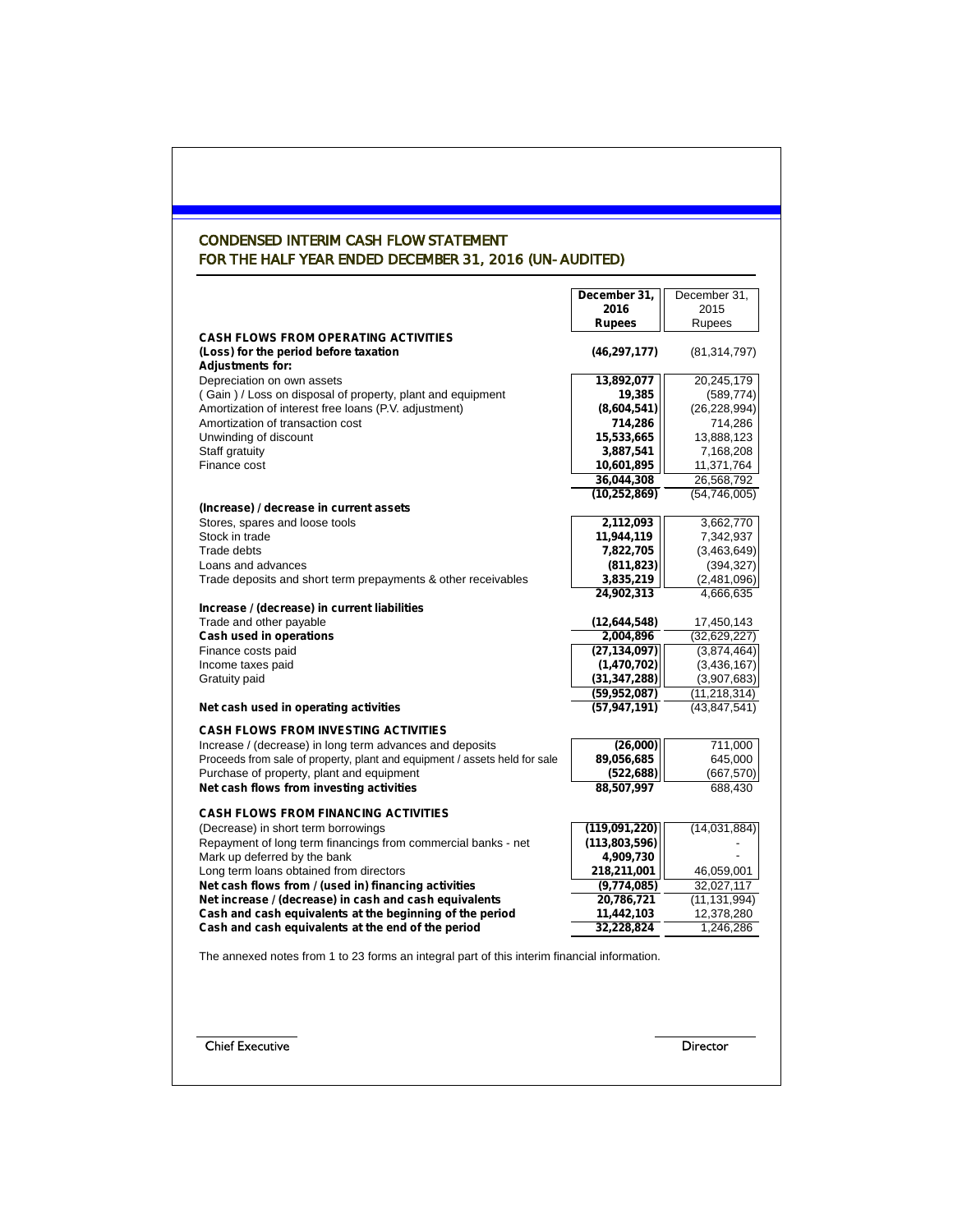### NOTES TO THE CONDENSED INTERIM FINANCIAL INFORMATION FOR THE HALF YEAR ENDED DECEMBER 31, 2016 (UN-AUDITED)

#### **1 THE COMPANY AND ITS OPERATIONS**

- **1.1** ICC Textiles Limited ( the "Company" ) was incorporated in Pakistan on May 25, 1989 as a public limited Company under the Companies Ordinance, 1984. The shares of the Company are listed on the Pakistan Stock Exchange. The principal activity of the Company is manufacturing and sale of grey fabric. The registered office of the Company is situated at 242-A, Anand Road, Upper Mall, Lahore.
- **1.2** During the period, the Company's operations were curtailed as most of non-efficient looms have been sold out and accordingly, it has incurred loss amounting to Rs. 38.585 million ( Jul-Dec 2015: Rs. 78.185 million ) and has accumulated losses amounting to Rs. 839.276 million at the period end ( June 30, 2016: Rs. 816.970 million ). Further, the Company's current liabilities exceeded its current assets by Rs. 82.082 million at the period end ( June 30, 2016 Rs. 404.030 million ). Continuation of the Company as a going concern is dependent on its ability to attain satisfactory levels of profitability in the future and continuous support of sponsors / financial institutions by bringing its liabilities to serviceable levels and availability of adequate working capital through continuous support from:

(a) Principal lenders of the Company; and (b) Sponsors of the Company.

This condensed interim financial information has been prepared on going concern basis on the grounds that the Company will be able to achieve satisfactory levels of profitability in the future based on following plans drawn up by the management for this purpose and bringing its liabilities to serviceable levels and availability of adequate working capital from its lenders and sponsors:

- Currently, Management's plan to consolidate the company's position by settlement of bank's borrowings through sponsors loans, sale of inefficient machinery and company's operations is under progress. In this regard, 23 Sulzer looms and 78 Air-jet looms with back process have been sold, sale proceeds have been received, however, shipment of looms is still under process, i
- ii few directors of the Company have invested as long term interest bearing loans amounting to Rs. 218.211 million during July 01, 2016 to Dec 31, 2016. The sponsors of the Company would also continue such support in future;
- iii the Company managed to fully repay, during the period under review, loan of Rs. 200 million due towards MCB as per settlement agreement dated May 28, 2015;
- iv balance of finance facilities extended by Faysal Bank Limited has also been reduced from Rs. 117.778 million to Rs. 86.216 million by making re-payment of Rs. 31.562 million during the period under review. Moreover, finance facilities settlement (rescheduling) agreement with Faysal Bank Limited has been finalized which allows finance facilities to be repaid by May 28, 2018, and mark up waiver ( Refer note No. 7.2 );
- v about 50% of the industrial buildings of the Company have been rented out w.e.f., Feb 01, 2017 to generate cash flows; and
- vi the directors plan to operate 40 Sulzer Dobby looms, after long overdue major overhauling, with right sizing of staff and reduced factory overheads is in progress.

This condensed interim financial information consequently does not include any adjustment relating to the realization of the assets and liquidation of its liabilities that might be necessary would Company be unable to continue as a going concern.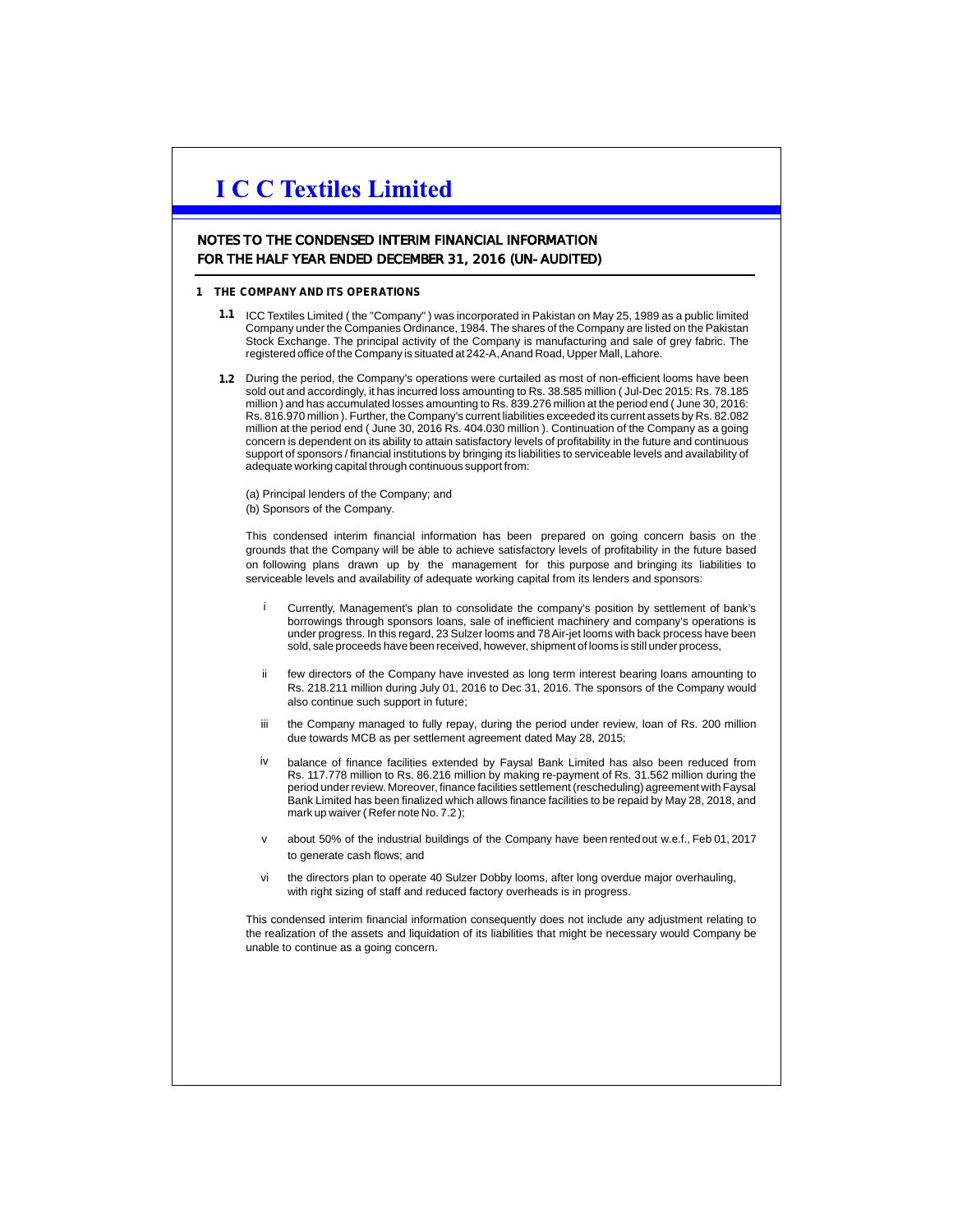#### **2 BASIS OF PREPARATION**

- **2.1** This condensed interim financial information is un-audited and is being submitted to the shareholders in accordance with the requirements of section 245 of the companies Ordinance 1984.
- **2.2** This condensed interim financial information of the Company for the half year ended December 31, 2016 has been prepared in accordance with the requirements of International Accounting Standard (IAS) 34 "Interim Financial Reporting" and provisions of and directives issued under the Companies Ordinance, 1984. In case where requirements differ, the provisions of or directives issued under the Companies Ordinance, 1984 have been followed. This condensed interim financial information does not include all the information required for full annual financial statements and should be read in conjunction with the annual financial statements of the Company for the year ended June 30, 2016.

#### **3 SIGNIFICANT ACCOUNTING POLICIES**

The accounting policies and methods of computation adopted for the preparation of these condensed interim financial information are consistent with those applied in the preparation of the preceding annual published financial statements of the Company for the year ended June 30, 2016.

The Company follows a consistent practice of conducting actuarial valuation annually at each year end and also considers that the above does not have material impact on Company's Condensed Interim Profit and Loss Account and basic & diluted Loss per share.

In addition, few amendments and interpretation of IFRSs became effective during the current period, However, that were either considered not to be relevant to the Company's operations or did not have significant effect on the accounting policies of the Company.

#### **4 ACCOUNTING ESTIMATES AND JUDGMENTS**

Judgments and estimates made by the management in the preparation of this condensed interim financial information are the same as those applied to the proceeding annual published financial statements of the Company for the year ended June 30, 2016.

#### **5 FINANCIAL RISK MANAGEMENT**

The financial risk management objectives and policies adopted by the Company are consistent with those disclosed in the financial statements of the Company for the year ended June 30, 2016.

|   |       |                                                                                                                                             |             | Un-audited    | Audited      |
|---|-------|---------------------------------------------------------------------------------------------------------------------------------------------|-------------|---------------|--------------|
|   |       |                                                                                                                                             | <b>Note</b> | Dec 31, 2016  | Jun 30, 2016 |
|   |       |                                                                                                                                             |             | <b>Rupees</b> | Rupees       |
| 6 |       | <b>LONG TERM FINANCING FROM DIRECTORS - unsecured</b>                                                                                       |             |               |              |
|   |       |                                                                                                                                             |             |               |              |
|   |       | Interest free Loans                                                                                                                         | 6.1         | 143,425,035   | 136,816,906  |
|   |       | Interest bearing Loans - 1                                                                                                                  | 6.2         | 135,355,638   | 133,753,503  |
|   |       | Interest bearing Loans - 2                                                                                                                  | 6.3         | 118,211,001   |              |
|   |       | Interest bearing Loans - 3                                                                                                                  | 6.4         | 100,000,000   |              |
|   |       |                                                                                                                                             |             | 496,991,674   | 270,570,409  |
|   |       |                                                                                                                                             |             |               |              |
|   | 6.1   | Interest free Loans                                                                                                                         |             |               |              |
|   |       | Original Loan amounts                                                                                                                       |             | 321,531,223   | 321,531,223  |
|   |       | Less: present value adjustment                                                                                                              |             | 206,132,600   | 206,132,600  |
|   |       |                                                                                                                                             |             | 115,398,623   | 115,398,623  |
|   |       | Add: Interest charged to profit and loss account                                                                                            |             | 28,026,412    | 21,418,283   |
|   |       |                                                                                                                                             |             | 143,425,035   | 136,816,906  |
|   | 6.1.1 | These interest free loans have been measured at amortized cost by using the weighted average<br>interest rate ranging from 8.06% to 11.64%. |             |               |              |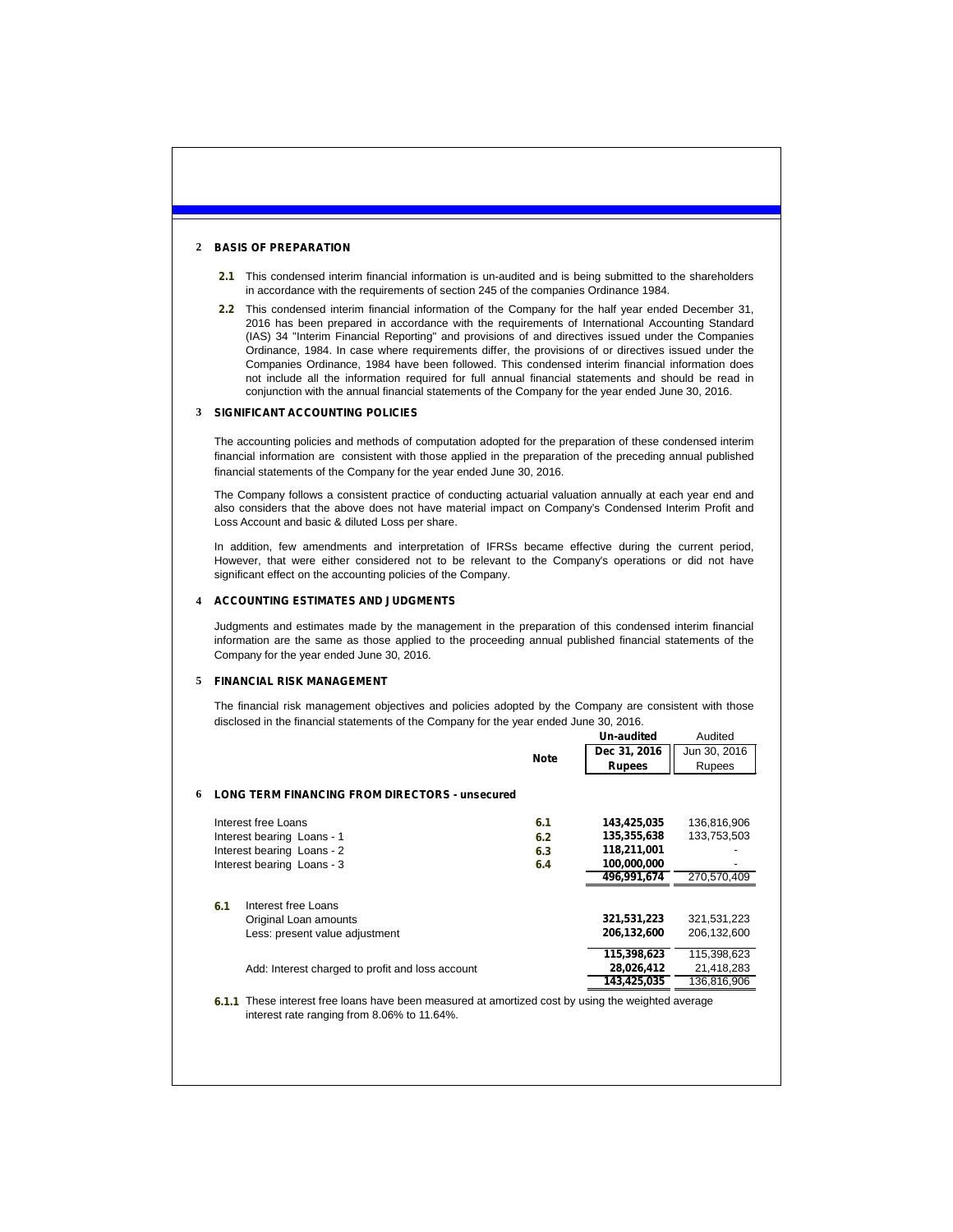|     |                                                                                                                                                                                                                                                                                                                                                                                                                                                                                                                     |             | Un-audited                | Audited                   |
|-----|---------------------------------------------------------------------------------------------------------------------------------------------------------------------------------------------------------------------------------------------------------------------------------------------------------------------------------------------------------------------------------------------------------------------------------------------------------------------------------------------------------------------|-------------|---------------------------|---------------------------|
|     |                                                                                                                                                                                                                                                                                                                                                                                                                                                                                                                     | <b>Note</b> | Dec 31, 2016              | Jun 30, 2016              |
|     |                                                                                                                                                                                                                                                                                                                                                                                                                                                                                                                     |             | <b>Rupees</b>             | Rupees                    |
| 6.2 | Interest bearing Loans - 1                                                                                                                                                                                                                                                                                                                                                                                                                                                                                          |             |                           |                           |
|     | Original Loan amounts                                                                                                                                                                                                                                                                                                                                                                                                                                                                                               |             | 140,000,000               | 140,000,000               |
|     | Less: present value adjustment                                                                                                                                                                                                                                                                                                                                                                                                                                                                                      | 6.2.1       | 9,653,031                 | 9,653,031                 |
|     |                                                                                                                                                                                                                                                                                                                                                                                                                                                                                                                     |             | 130,346,969               | 130,346,969               |
|     | Add: Interest charged to profit and loss account                                                                                                                                                                                                                                                                                                                                                                                                                                                                    |             | 5,008,669                 | 3,406,534                 |
|     |                                                                                                                                                                                                                                                                                                                                                                                                                                                                                                                     |             | 135,355,638               | 133,753,503               |
|     | 6.2.1 The mark-up is charged equal to cost of funds of MCB Bank for the relevant period i.e. 5.65% to 6.21%. The<br>long term loan has been measured at amortized cost by using the weighted average interest rate ranging<br>from 8.06% to 11.64% less cost of funds of the bank.                                                                                                                                                                                                                                  |             |                           |                           |
| 6.3 | This loan covers mark-up @ One Month KIBOR plus 2% and the loans are repayable in lump sum on<br>December 31, 2022.                                                                                                                                                                                                                                                                                                                                                                                                 |             |                           |                           |
| 6.4 | This loan covers mark-up @ One Month KIBOR plus 2% and the loan is repayable in lump sum on<br>December 31, 2020.                                                                                                                                                                                                                                                                                                                                                                                                   |             |                           |                           |
|     | 7 LONG TERM FINANCING FROM COMMERCIAL BANKS - secured                                                                                                                                                                                                                                                                                                                                                                                                                                                               |             |                           |                           |
|     | <b>MCB Bank Limited</b>                                                                                                                                                                                                                                                                                                                                                                                                                                                                                             | 7.1         |                           |                           |
|     | <b>Faysal Bank Limited</b>                                                                                                                                                                                                                                                                                                                                                                                                                                                                                          | 7.2         | 62,126,294                |                           |
|     |                                                                                                                                                                                                                                                                                                                                                                                                                                                                                                                     |             | 62,126,294                |                           |
|     |                                                                                                                                                                                                                                                                                                                                                                                                                                                                                                                     |             |                           |                           |
|     | 7.1 MCB Bank Limited                                                                                                                                                                                                                                                                                                                                                                                                                                                                                                |             |                           |                           |
|     | Original Loan amount                                                                                                                                                                                                                                                                                                                                                                                                                                                                                                |             | 355,819,424               | 355,819,424               |
|     | Less: Re- payments up to end of period<br>Less: Present value adjustment                                                                                                                                                                                                                                                                                                                                                                                                                                            |             | 355,819,424<br>27,641,477 | 155,800,000<br>27,641,477 |
|     | Add: Interest charged to profit and loss account                                                                                                                                                                                                                                                                                                                                                                                                                                                                    |             | 27,641,477                | 20,833,082                |
|     |                                                                                                                                                                                                                                                                                                                                                                                                                                                                                                                     |             |                           | 193,211,029               |
|     | Deferred transaction cost incurred                                                                                                                                                                                                                                                                                                                                                                                                                                                                                  |             | 2,500,000                 | 2,500,000                 |
|     | Less: Amortized by the end of period / year                                                                                                                                                                                                                                                                                                                                                                                                                                                                         |             | 2,500,000                 | 1,785,714                 |
|     |                                                                                                                                                                                                                                                                                                                                                                                                                                                                                                                     |             |                           | 714,286                   |
|     |                                                                                                                                                                                                                                                                                                                                                                                                                                                                                                                     |             |                           | 192,496,743               |
|     | Less: Current portion                                                                                                                                                                                                                                                                                                                                                                                                                                                                                               |             |                           | 192,496,743               |
|     |                                                                                                                                                                                                                                                                                                                                                                                                                                                                                                                     |             |                           |                           |
|     | 7.2 Faysal Bank Limited                                                                                                                                                                                                                                                                                                                                                                                                                                                                                             |             |                           |                           |
|     | Original Loan amount                                                                                                                                                                                                                                                                                                                                                                                                                                                                                                | 7.2.1       | 86,215,829                |                           |
|     | Less: present value adjustment                                                                                                                                                                                                                                                                                                                                                                                                                                                                                      | 7.2.5       | 8,604,541                 |                           |
|     |                                                                                                                                                                                                                                                                                                                                                                                                                                                                                                                     |             | 77,611,288                |                           |
|     | Add: Interest charged to profit and loss account                                                                                                                                                                                                                                                                                                                                                                                                                                                                    |             | 515,006                   |                           |
|     | Less: Current portion                                                                                                                                                                                                                                                                                                                                                                                                                                                                                               |             | 16,000,000                |                           |
|     |                                                                                                                                                                                                                                                                                                                                                                                                                                                                                                                     |             | 62,126,294                | $\blacksquare$            |
|     |                                                                                                                                                                                                                                                                                                                                                                                                                                                                                                                     |             |                           |                           |
|     | 7.2.1 The loan has been obtained from Faysal Bank Limited in accordance with Finance Facilities Settlement<br>Agreement dated December 15, 2016, short term financing as on December 15, 2016 is now<br>repayable by May 28, 2018. The facility is secured against joint pari passu charge by way of<br>hypothecation of stock in trade & current assets, second joint pari passu charge on property, plant and<br>equinment of the Company ranking change on current assets, security of an associated company and |             |                           |                           |

equipment of the Company, ranking change on current assets, security of an associated company and subordination of directors interest free loans to the extent of Rs. 162.712 million. Repayment schedule is as under:

| June 30, 2017 |
|---------------|
| May 28, 2018  |



7.2.2 Under this restructuring arrangement, only the mark up amounting to Rs. 4.910 million pertaining to the period up to March 31, 2015, will be paid in equal quarterly installments within a period of 18 months,<br>after full payment of principal liability by May 28, 2018 in accordance with such restructuring agreement.

7.2.3 The loan has been measured at amortized cost by using weighted average interest rate of 8.26%.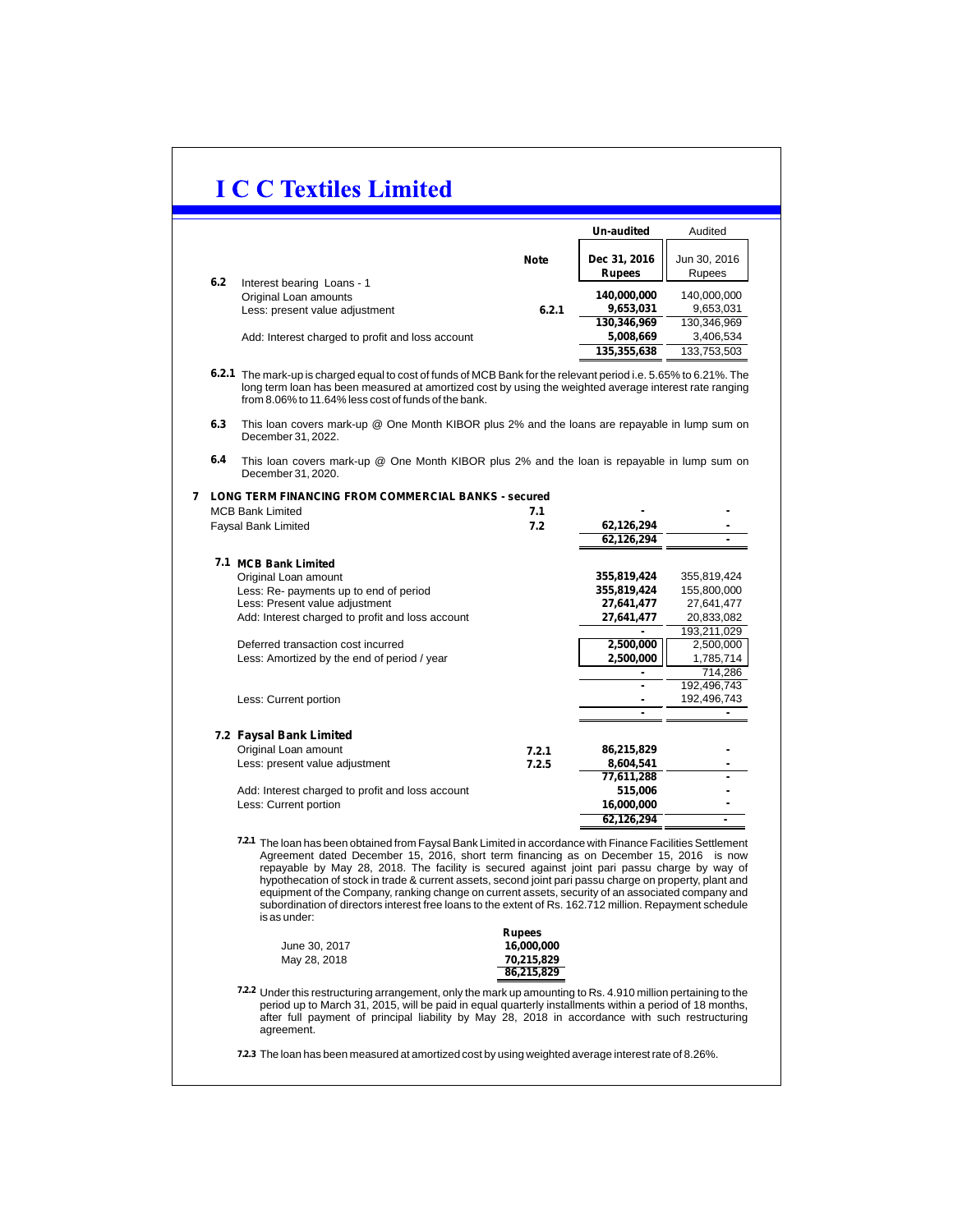|   |                                                                                                                                                                                                                                                                                                                                                                                                                                                                                                                                                                                                                                                                                                                                   |              | Un-audited                    | Audited                  |
|---|-----------------------------------------------------------------------------------------------------------------------------------------------------------------------------------------------------------------------------------------------------------------------------------------------------------------------------------------------------------------------------------------------------------------------------------------------------------------------------------------------------------------------------------------------------------------------------------------------------------------------------------------------------------------------------------------------------------------------------------|--------------|-------------------------------|--------------------------|
|   |                                                                                                                                                                                                                                                                                                                                                                                                                                                                                                                                                                                                                                                                                                                                   | Note         | Dec 31, 2016<br><b>Rupees</b> | Jun 30, 2016<br>Rupees   |
| 8 | <b>DEFERRED LIABILITIES</b>                                                                                                                                                                                                                                                                                                                                                                                                                                                                                                                                                                                                                                                                                                       |              |                               |                          |
|   |                                                                                                                                                                                                                                                                                                                                                                                                                                                                                                                                                                                                                                                                                                                                   |              |                               |                          |
|   | Deferred liabilities - gratuity<br>Deferred taxation                                                                                                                                                                                                                                                                                                                                                                                                                                                                                                                                                                                                                                                                              |              | 45,317,709<br>62,110,862      | 69,994,972<br>72,777,456 |
|   | Deferred mark up                                                                                                                                                                                                                                                                                                                                                                                                                                                                                                                                                                                                                                                                                                                  | 8.1          | 4,909,730                     |                          |
|   |                                                                                                                                                                                                                                                                                                                                                                                                                                                                                                                                                                                                                                                                                                                                   |              | 112,338,301                   | 142,772,428              |
|   | 8.1<br>This represents the mark up deferred by Faysal Bank limited In accordance with Finance Facilities<br>Settlement Agreement dated December 15, 2016 (Refer to note 7.2.2).                                                                                                                                                                                                                                                                                                                                                                                                                                                                                                                                                   |              |                               |                          |
| 9 | <b>TRADE AND OTHER PAYABLES</b>                                                                                                                                                                                                                                                                                                                                                                                                                                                                                                                                                                                                                                                                                                   |              |                               |                          |
|   | Creditors                                                                                                                                                                                                                                                                                                                                                                                                                                                                                                                                                                                                                                                                                                                         |              | 27,629,967                    | 65,564,535               |
|   | <b>Accrued liabilities</b>                                                                                                                                                                                                                                                                                                                                                                                                                                                                                                                                                                                                                                                                                                        |              | 5,261,447                     | 10,972,962               |
|   | Advance from customers                                                                                                                                                                                                                                                                                                                                                                                                                                                                                                                                                                                                                                                                                                            |              | 49,815,919                    | 35,339,280               |
|   | Unclaimed dividend                                                                                                                                                                                                                                                                                                                                                                                                                                                                                                                                                                                                                                                                                                                |              | 1,662,656                     | 1,662,656                |
|   | Income tax deducted at source<br>Sales tax deducted at source                                                                                                                                                                                                                                                                                                                                                                                                                                                                                                                                                                                                                                                                     |              | 6,522,959<br>1,198,742        | 5,605,095<br>1,243,448   |
|   | Final dues payable                                                                                                                                                                                                                                                                                                                                                                                                                                                                                                                                                                                                                                                                                                                |              | 28,702,858                    | 12,992,560               |
|   | Others                                                                                                                                                                                                                                                                                                                                                                                                                                                                                                                                                                                                                                                                                                                            |              | 27,567,293                    | 27,625,853               |
|   |                                                                                                                                                                                                                                                                                                                                                                                                                                                                                                                                                                                                                                                                                                                                   |              | 148,361,841                   | 161,006,389              |
|   | <b>10 SHORT TERM BORROWINGS</b>                                                                                                                                                                                                                                                                                                                                                                                                                                                                                                                                                                                                                                                                                                   |              |                               |                          |
|   | Commercial bank - secured                                                                                                                                                                                                                                                                                                                                                                                                                                                                                                                                                                                                                                                                                                         | 10.1 & 7.2.1 |                               | 117,776,829              |
|   |                                                                                                                                                                                                                                                                                                                                                                                                                                                                                                                                                                                                                                                                                                                                   |              |                               |                          |
|   | Commercial bank - current account (bank overdraft)                                                                                                                                                                                                                                                                                                                                                                                                                                                                                                                                                                                                                                                                                | 10.2         | 1,713,665                     | 2,694,256                |
|   | Associated Company - unsecured<br>10.1 The facilities are secured against joint pari passu charge by way of hypothecation of stock in trade &                                                                                                                                                                                                                                                                                                                                                                                                                                                                                                                                                                                     | 10.3         | 3,514,203<br>5,227,868        | 3,848,003<br>124,319,088 |
|   | current assets, second joint pari passu charge on property, plant and equipment of the Company, ranking<br>change on current assets, security of an associated company and subordination of directors interest free<br>loans to the extent of Rs. 162.712 million. Mark-up is payable at rates ranging from 8.60% to 12.26%<br>(2016 8.24% to 11.66%) per annum and is payable on quarterly basis.<br>10.2 The unfavorable balance has risen due to cheques issued prior to the year end. However, concerned<br>bank statements show favorable balances.<br>10.3 Mark-up charged at the same rates which are being charged by the bank to the associated company<br>ranging from 8.22% to 8.25% (2016: 8.41% to 8.96%) per annum. |              |                               |                          |
|   |                                                                                                                                                                                                                                                                                                                                                                                                                                                                                                                                                                                                                                                                                                                                   |              |                               |                          |
|   | 11 PROPERTY, PLANT AND EQUIPMENT<br>11.1 OPERATING FIXED ASSETS                                                                                                                                                                                                                                                                                                                                                                                                                                                                                                                                                                                                                                                                   |              |                               |                          |
|   | Written down value - opening                                                                                                                                                                                                                                                                                                                                                                                                                                                                                                                                                                                                                                                                                                      |              | 675,842,075                   | 928,705,541              |
|   | Add: Cost of additions during the period / year                                                                                                                                                                                                                                                                                                                                                                                                                                                                                                                                                                                                                                                                                   | 11.1.1       | 522,688                       | 809,080                  |
|   |                                                                                                                                                                                                                                                                                                                                                                                                                                                                                                                                                                                                                                                                                                                                   |              | 676,364,763                   | 929,514,621              |
|   | Disposal during the period / year (W.D.V.)                                                                                                                                                                                                                                                                                                                                                                                                                                                                                                                                                                                                                                                                                        | 11.1.2       |                               | 59,603                   |
|   | Depreciation charge for the period / year                                                                                                                                                                                                                                                                                                                                                                                                                                                                                                                                                                                                                                                                                         |              | 13,892,077                    | 40,510,759               |
|   |                                                                                                                                                                                                                                                                                                                                                                                                                                                                                                                                                                                                                                                                                                                                   |              | 13,892,077                    | 40,570,362               |
|   | Less: Transfer to non -current assets classified as held for sale                                                                                                                                                                                                                                                                                                                                                                                                                                                                                                                                                                                                                                                                 |              |                               | (213,102,184)            |
|   | Written down value - closing                                                                                                                                                                                                                                                                                                                                                                                                                                                                                                                                                                                                                                                                                                      |              | 662,472,686                   | 675,842,075              |
|   | 11.1.1 Cost of additions during the period / year                                                                                                                                                                                                                                                                                                                                                                                                                                                                                                                                                                                                                                                                                 |              |                               |                          |
|   | Plant and machinery                                                                                                                                                                                                                                                                                                                                                                                                                                                                                                                                                                                                                                                                                                               |              |                               | 702,230                  |
|   | Office equipment                                                                                                                                                                                                                                                                                                                                                                                                                                                                                                                                                                                                                                                                                                                  |              | 522,688<br>522,688            | 106,850<br>809,080       |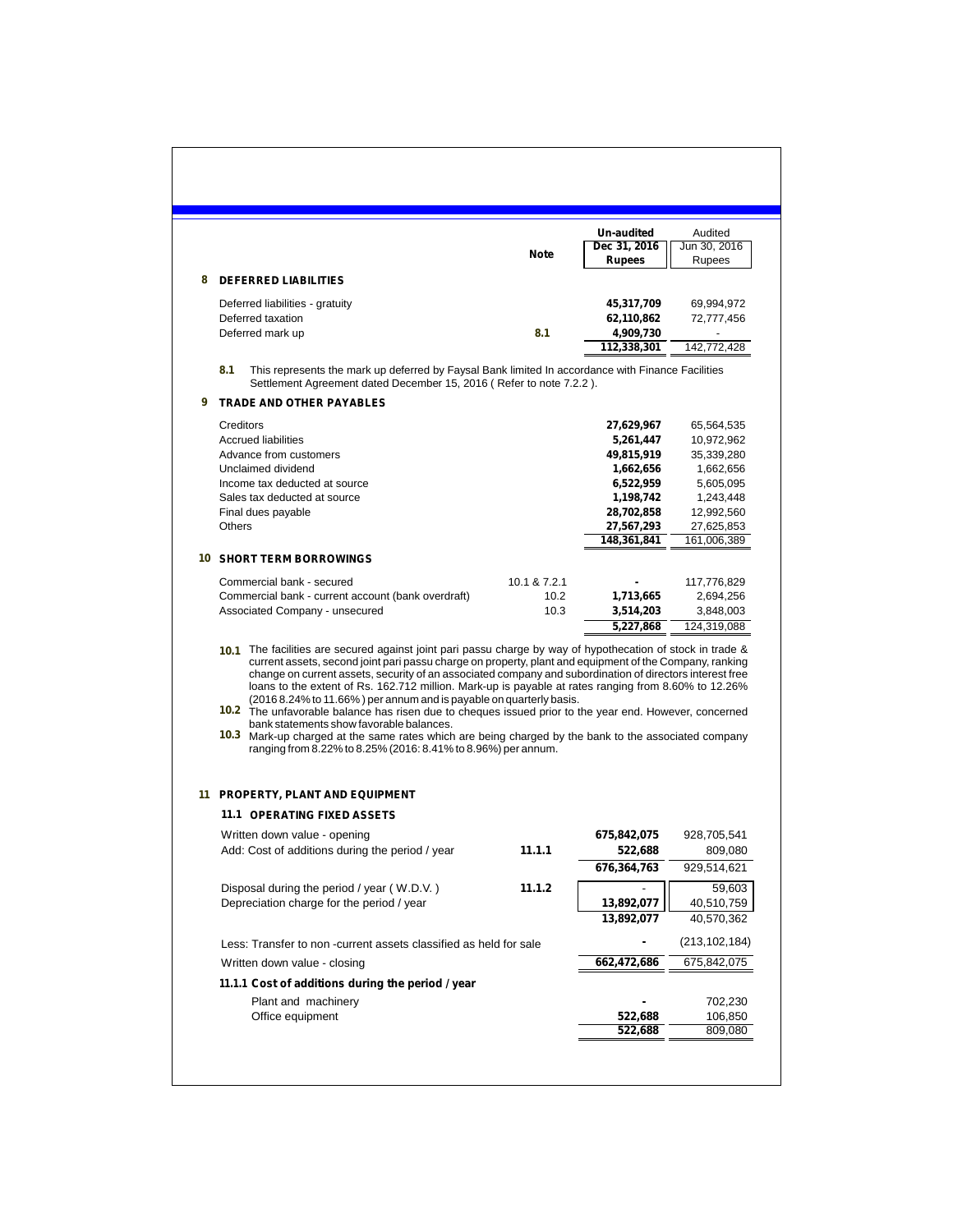|    |                                                   |             | Un-audited    | Audited      |
|----|---------------------------------------------------|-------------|---------------|--------------|
|    |                                                   | <b>Note</b> | Dec 31, 2016  | Jun 30, 2016 |
|    | 11.1.2 Disposals during the period / year-vehicle |             | <b>Rupees</b> | Rupees       |
|    | Cost                                              |             |               | 715.557      |
|    | Less: Accumulated depreciation                    |             |               | (655.954)    |
|    | Written down value                                |             |               | 59.603       |
| 12 | NON- CURRENT ASSETS CLASSIFIED AS HELD FOR SALE   |             |               |              |

 / reduce banks' finance facilities in order to reduce dependency on external debts and finance cost of the company, as per plan approved by Board of Directors: This represents realizable value of following assets classified as held for sale. The proceeds will be utilized to settle

|        | <b>Plant and equipment:</b>                                           |      |                |                |
|--------|-----------------------------------------------------------------------|------|----------------|----------------|
|        | Sulzer Looms, warping and sizing machine                              | 12.1 | 10,500,000     | 31,409,070     |
|        | Air-jet looms with back process and allied equipment                  | 12.2 | 47,025,001     | 115,192,001    |
|        |                                                                       |      | 57,525,001     | 146,601,071    |
| 12.1   | Sulzer Looms, warping and sizing machine                              |      |                |                |
|        | Opeing balance:                                                       |      |                |                |
|        | 1 Warping machine                                                     |      | 3,500,000      | 3,500,000      |
|        | 1 Sizing machine                                                      |      | 7,000,000      | 7,000,000      |
|        | 23 Sulzer Looms                                                       |      | 20,909,070     | 22,942,500     |
|        |                                                                       |      | 31,409,070     | 33,442,500     |
|        | Decrease in value                                                     |      |                | (2,033,430)    |
|        | Sale of 23 Sulzer Looms during the period                             |      | (20,909,070)   |                |
|        |                                                                       |      | 10,500,000     | 31,409,070     |
| $12.2$ | Air- jet Looms with back process and allied equipment                 |      |                |                |
|        | Opening balance:                                                      |      | 115,192,001    |                |
|        | Carrying value transferred from operating fixed assets                |      |                | 213,102,184    |
|        | Decrease in revaluation surplus                                       |      |                | (52,718,032)   |
|        | Impairment charged to profit & loss account                           |      |                | (45, 192, 151) |
|        | Sale of 60 air-jet looms and back process equipment during the period |      | (68, 167, 000) |                |

#### **13 CONTINGENCIES AND COMMITMENTS**

#### **13.1 Contingencies**

There is no significant change in status of contingencies as disclosed in the preceding audited annual published financial statements of the Company for the year ended June 30, 2016.

115,192,001

**47,025,001**

#### **13.2 Commitments**

There were no commitments to report at the balance sheet date (June 30, 2016: Nil).

|    |                                        |               | <b>Half Year Ended</b> |               | <b>Quarter Ended</b> |
|----|----------------------------------------|---------------|------------------------|---------------|----------------------|
|    |                                        | December 31,  | December 31,           | December 31,  | December 31,         |
|    |                                        | 2016          | 2015                   | 2016          | 2015                 |
|    |                                        | Rupees        | Rupees                 | <b>Rupees</b> | Rupees               |
| 14 | <b>COST OF SALES</b>                   |               |                        |               |                      |
|    | Raw materials consumed                 | 1,848,612     | 155.626.736            | 1,423,262     | 71,964,626           |
|    | Salaries, wages and other benefits     | 16,029,311    | 49,129,794             | 5,568,548     | 24,927,587           |
|    | Depreciation                           | 13,602,186    | 19,946,438             | 6,801,093     | 9,977,336            |
|    | Other factory overheads                | 10,779,958    | 79,922,461             | 3,747,255     | 38,466,808           |
|    |                                        | 42,260,067    | 304,625,429            | 17,540,158    | 145,336,357          |
|    | (Increase)/Decrease in work in Process |               |                        |               |                      |
|    | Opening work in process                | 4,880,817     | 12,744,852             |               | 21,851,770           |
|    | Closing work in process                | (413, 927)    | (12,714,936)           | (413, 927)    | (12,714,936)         |
|    |                                        | 4,466,890     | 29,916                 | (413, 927)    | 9,136,834            |
|    | Cost of goods manufactured             | 46,726,957    | 304,655,345            | 17,126,231    | 154,473,191          |
|    | (Increase)/Decrease in finished goods  |               |                        |               |                      |
|    | Cloth purchases                        | 860,982       |                        | 451,705       |                      |
|    | <b>Opening Stock</b>                   | 8,489,330     | 20,657,576             | 1,157,564     | 18,299,471           |
|    | <b>Closing Stock</b>                   | (2, 128, 618) | (10, 570, 934)         | (2, 128, 618) | (10, 570, 934)       |
|    |                                        | 7,221,694     | 10,086,642             | (519, 349)    | 7,728,537            |
|    |                                        | 53,948,651    | 314,741,987            | 16,606,882    | 162,201,728          |
|    |                                        |               |                        |               |                      |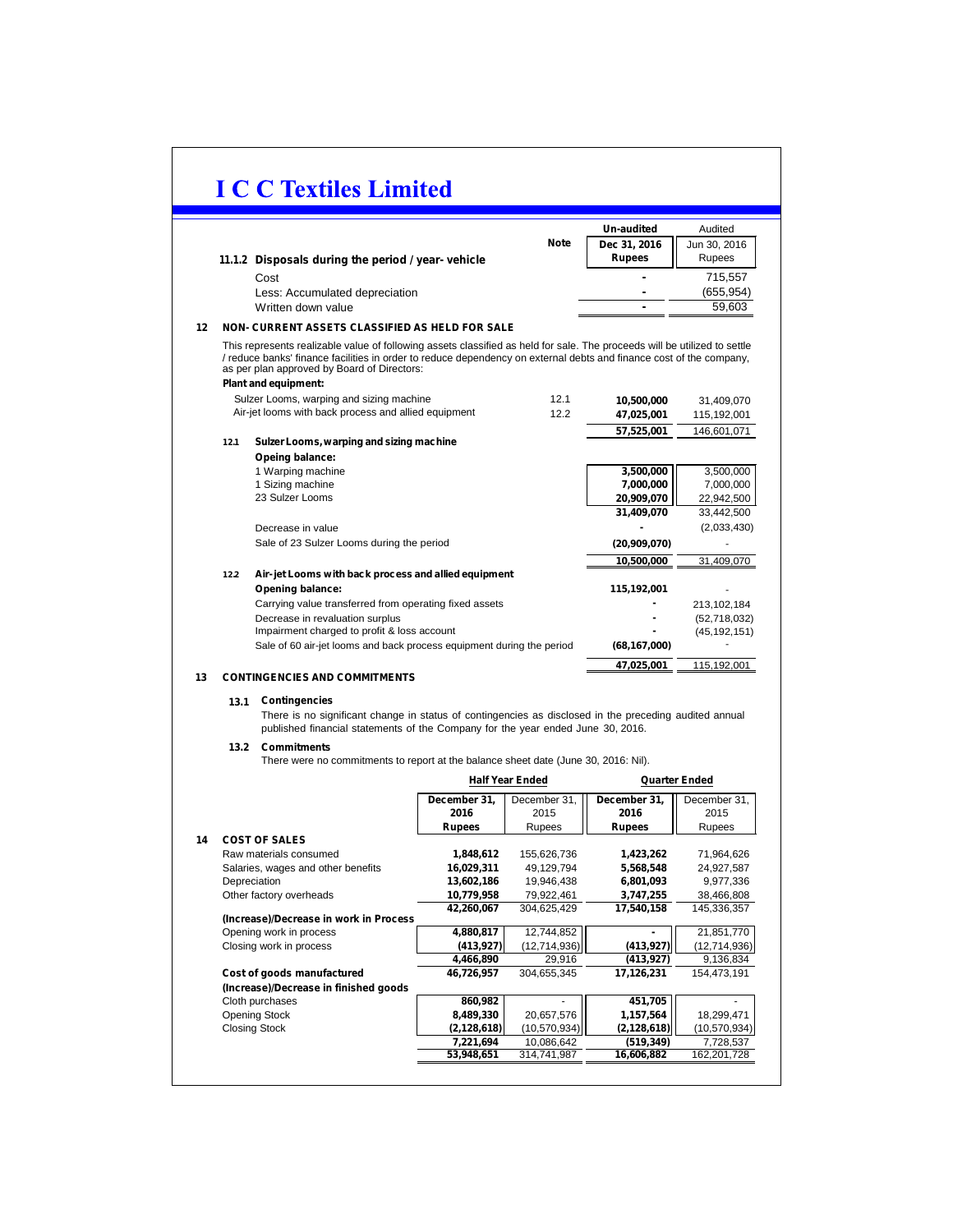| 15 |                                                                                                                                                                                                                                                                 | Half Year Ended Half Year Ended      |                                                   |
|----|-----------------------------------------------------------------------------------------------------------------------------------------------------------------------------------------------------------------------------------------------------------------|--------------------------------------|---------------------------------------------------|
|    |                                                                                                                                                                                                                                                                 |                                      |                                                   |
|    |                                                                                                                                                                                                                                                                 | Un-audited                           | Un-audited                                        |
|    |                                                                                                                                                                                                                                                                 | Dec 31, 2016<br>Rupees               | Dec 31, 2015<br>Rupees                            |
|    | <b>OTHER INCOME</b><br>Amortization of interest free loans (P.V. adjustment)                                                                                                                                                                                    |                                      |                                                   |
|    | Gain on disposal of fixed assets                                                                                                                                                                                                                                | 8,604,541                            | 26,228,995<br>589,774                             |
|    | Liabilities written back<br><b>Others</b>                                                                                                                                                                                                                       | 25,515,939<br>3,509                  | 372,246                                           |
|    |                                                                                                                                                                                                                                                                 | 34,123,989                           | 27,191,015                                        |
| 16 | <b>FINANCE COST</b>                                                                                                                                                                                                                                             |                                      |                                                   |
|    | Mark up on Long Term loan from directors - unsecured<br>Mark up on loan from associated company                                                                                                                                                                 | 5,194,203<br>159,210                 | 4,007,111<br>220,592                              |
|    | Mark up on short term borrowings                                                                                                                                                                                                                                | 5,067,730                            | 6,498,984                                         |
|    | Unwinding of discount                                                                                                                                                                                                                                           | 15,533,665                           | 13,888,123                                        |
|    | Amortization of transaction cost                                                                                                                                                                                                                                | 714,286                              | 714,286                                           |
|    | Bank charges                                                                                                                                                                                                                                                    | 180,751                              | 645,077                                           |
|    |                                                                                                                                                                                                                                                                 | 26,849,845                           | 25.974.173                                        |
| 17 | <b>TAXATION</b><br>Current<br>Prior years                                                                                                                                                                                                                       | 172,927                              | 336,010                                           |
|    | Deferred tax                                                                                                                                                                                                                                                    | (7,884,110)                          | (3,465,802)                                       |
|    |                                                                                                                                                                                                                                                                 | (7, 711, 183)                        | (3, 129, 792)                                     |
| 18 | <b>TRANSACTIONS WITH RELATED PARTIES</b><br>Related parties comprise of associated undertakings, directors and their close family members, key management<br>personnel and major shareholders of the company. Transactions with related parties are as follows: |                                      |                                                   |
|    |                                                                                                                                                                                                                                                                 |                                      |                                                   |
|    | Long term financing obtained from directors - interest bearing                                                                                                                                                                                                  | 218,211,001                          |                                                   |
|    | Long term financing obtained from directors - interest free                                                                                                                                                                                                     |                                      | 46,059,001                                        |
|    | Short term borrowing repaid to ICC (Private) Limited - interest bearing                                                                                                                                                                                         | 333,800<br>159,210                   | 456,992<br>220,592                                |
|    | Interest on short term borrowing debited by ICC (Pvt.) Limited<br>Interest on Loan obtained from directors                                                                                                                                                      | 5,194,203                            | 4,007,111                                         |
|    | Reimbursable expenses incurred on behalf of ICC (Pvt.) Limited                                                                                                                                                                                                  | 635,929                              |                                                   |
|    | Reimbursable expenses incurred by ICC (Pvt.) Limited                                                                                                                                                                                                            | 142,919                              |                                                   |
|    | Unwinding of discount on interest free loan from directors                                                                                                                                                                                                      | 8,210,264                            |                                                   |
|    |                                                                                                                                                                                                                                                                 | Un-audited<br>Dec 31, 2016           | 677,585<br>5,311,078<br>Audited<br>June 30, 2016  |
|    |                                                                                                                                                                                                                                                                 | <b>Rupees</b>                        | Rupees                                            |
|    | Short term borrowings - associated undertaking                                                                                                                                                                                                                  | 3,514,203                            |                                                   |
|    |                                                                                                                                                                                                                                                                 | <b>Half Year Ended</b><br>Un-audited | 3,848,003<br><b>Half Year Ended</b><br>Un-audited |
|    |                                                                                                                                                                                                                                                                 | Dec 31, 2016                         | Dec 31, 2015                                      |
|    |                                                                                                                                                                                                                                                                 | <b>Rupees</b>                        | Rupees                                            |
| 19 | <b>LOSS PER SHARE - BASIC AND DILUTED</b>                                                                                                                                                                                                                       |                                      |                                                   |
|    | Loss for the period<br>Weighted average number of ordinary shares                                                                                                                                                                                               | (38, 585, 994)<br>30,001,120         | (78, 185, 005)<br>30,001,120                      |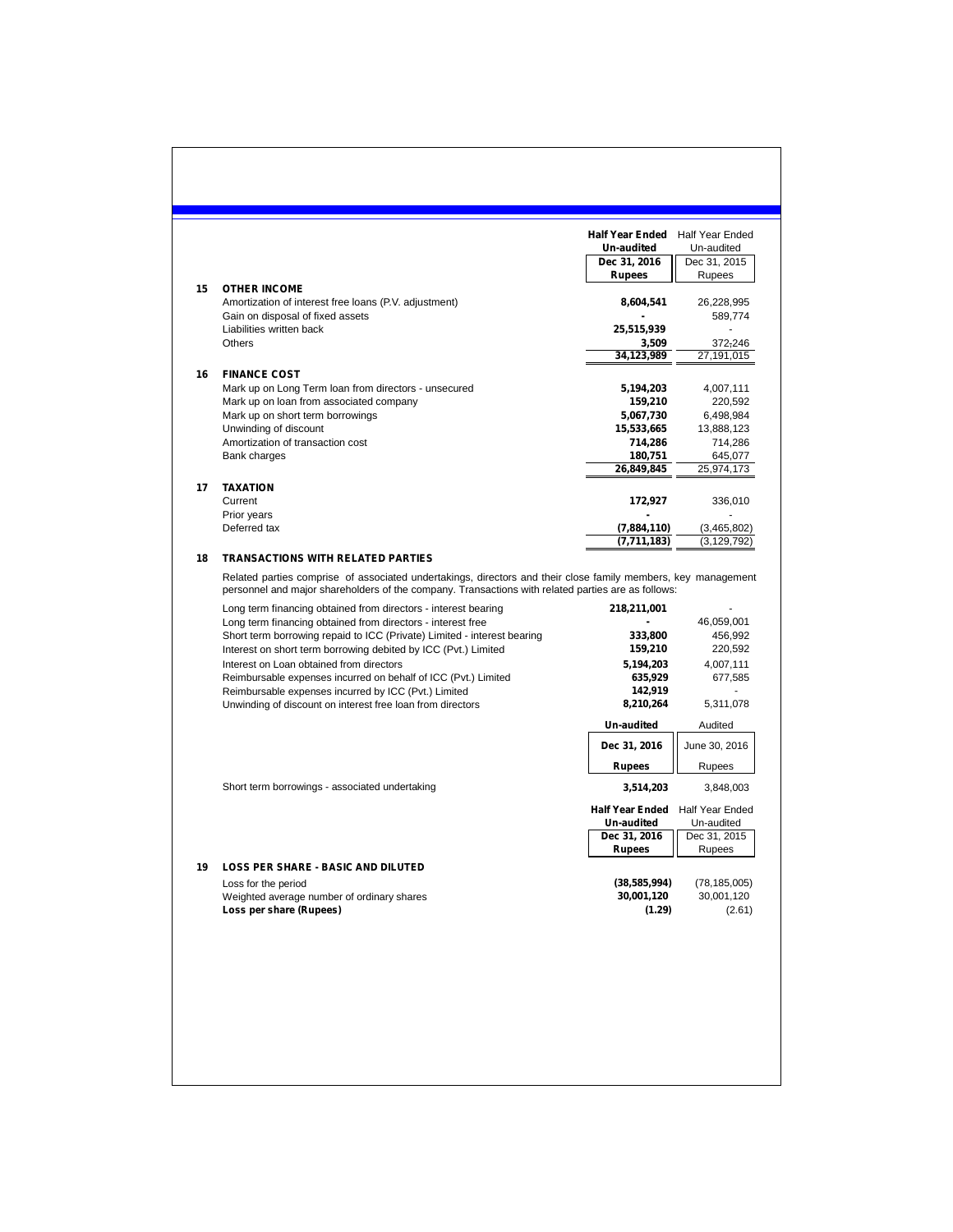#### **20 FAIRVALUESOFFINANCIAL ASSETSANDLIABILITIES**

Fair value is the amount that would be received on sale of an asset or paid on transfer of a liability in an orderly transaction between market participants at the measurement date. Consequently, differences can arise between<br>carrying values and fair value estimates. Underlying the definition of fair value is the presumption that the Com going concern without any intention or requirement to curtail materially the scale of its operations or to undertake a transaction on adverse terms.

International Financial Reporting Standards (IFRS) 13, 'Fair Value Measurements' requires the Company to classify<br>fair value measurements using fair value hierarchy that reflects the significance of the inputs used in maki

Level I: quoted prices (unadjusted) in active markets for identical assets or liabilities. Level 2: inputs other than quoted prices included within Level 1 that are observable for the assets or liability, either directly (i.e. as prices) or indirectly (i.e. derived from prices).

Level 3: inputs for the assets or liability that are not based on observable market data (unobservable inputs).

#### **FINANCIALINSTRUMENTS BY CATEGORY**

'The following table shows the carrying amounts and fair values of financial assets and financial liabilities, including their levels in the fair value hierarchy for financial instruments measured at fair value. It does not include fair value information for financial assets and financial liabilities not measured at fair value if the carrying amount is a reasonable approximation of fair value.

|                                                                 | <b>Carrying Amount</b>   |                                      |                                                     |                                | <b>Fair Value</b> |                |                          |                |       |
|-----------------------------------------------------------------|--------------------------|--------------------------------------|-----------------------------------------------------|--------------------------------|-------------------|----------------|--------------------------|----------------|-------|
|                                                                 | Loans and<br>receivables | Available for<br>sale<br>instruments | <b>Fair value</b><br>through<br>income<br>statement | Other financial<br>instruments | Total             | Level 1        | Level 2                  | Level 3        | Total |
| December 31, 2016 (Un-audited)                                  |                          |                                      |                                                     |                                |                   |                |                          |                |       |
| Financial assets not measured at fair value                     |                          |                                      |                                                     |                                |                   |                |                          |                |       |
| Non-current                                                     |                          |                                      |                                                     |                                |                   |                |                          |                |       |
| Long term loans and advances                                    | 55,000                   |                                      | ٠                                                   |                                | 55,000            |                |                          |                |       |
| Long term deposits                                              | 1,629,034                |                                      |                                                     |                                | 1,629,034         |                |                          |                |       |
| Current                                                         |                          |                                      |                                                     |                                |                   |                |                          |                |       |
| Trade debts                                                     | 1,753,918                | ٠                                    | ٠                                                   |                                | 1,753,918         | ٠              |                          |                |       |
| Loans and advances                                              | 4,415,158                |                                      |                                                     |                                | 4,415,158         | $\overline{a}$ | ٠                        |                |       |
| Trade deposits                                                  | 16.228                   | ٠                                    | ٠                                                   |                                | 16.228            | ٠              | ٠                        |                |       |
| Cash and bank balances                                          | 32,228,824               | ٠                                    | ٠                                                   |                                | 32,228,824        | ٠              | $\overline{\phantom{a}}$ |                |       |
|                                                                 | 40.098.162               | ٠                                    | $\overline{a}$                                      | $\blacksquare$                 | 40.098.162        |                |                          |                |       |
| Financial liabilities not measured at fair value<br>Non-current |                          |                                      |                                                     |                                |                   |                |                          |                |       |
| Lond term loan from directors                                   |                          |                                      |                                                     | 496,991,674                    | 496,991,674       | ٠              |                          |                |       |
| Long term financing from commercial banks                       |                          |                                      |                                                     | 62,126,294                     | 62,126,294        | ٠              |                          |                |       |
| Deferred liabilities                                            |                          | $\overline{a}$                       | ٠                                                   | 112,338,301                    | 112,338,301       |                |                          |                |       |
| Current                                                         |                          |                                      |                                                     |                                |                   |                |                          |                |       |
| Trade and other payables                                        |                          |                                      |                                                     | 148,361,841                    | 148,361,841       | ٠              | ٠                        |                |       |
| Mark-up accrued                                                 |                          |                                      | ٠                                                   | 13,921,698                     | 13,921,698        | ٠              | ٠                        | $\overline{a}$ |       |
| Short term borrowings                                           |                          |                                      |                                                     | 5,227,868                      | 5,227,868         | ۰              | ٠                        | ٠              |       |
| Current protion of long term liabilities                        |                          | $\overline{a}$                       | ٠                                                   | 16,000,000                     | 16,000,000        | ٠              |                          |                |       |
|                                                                 |                          |                                      |                                                     | 854,967,676                    | 854,967,676       |                |                          |                |       |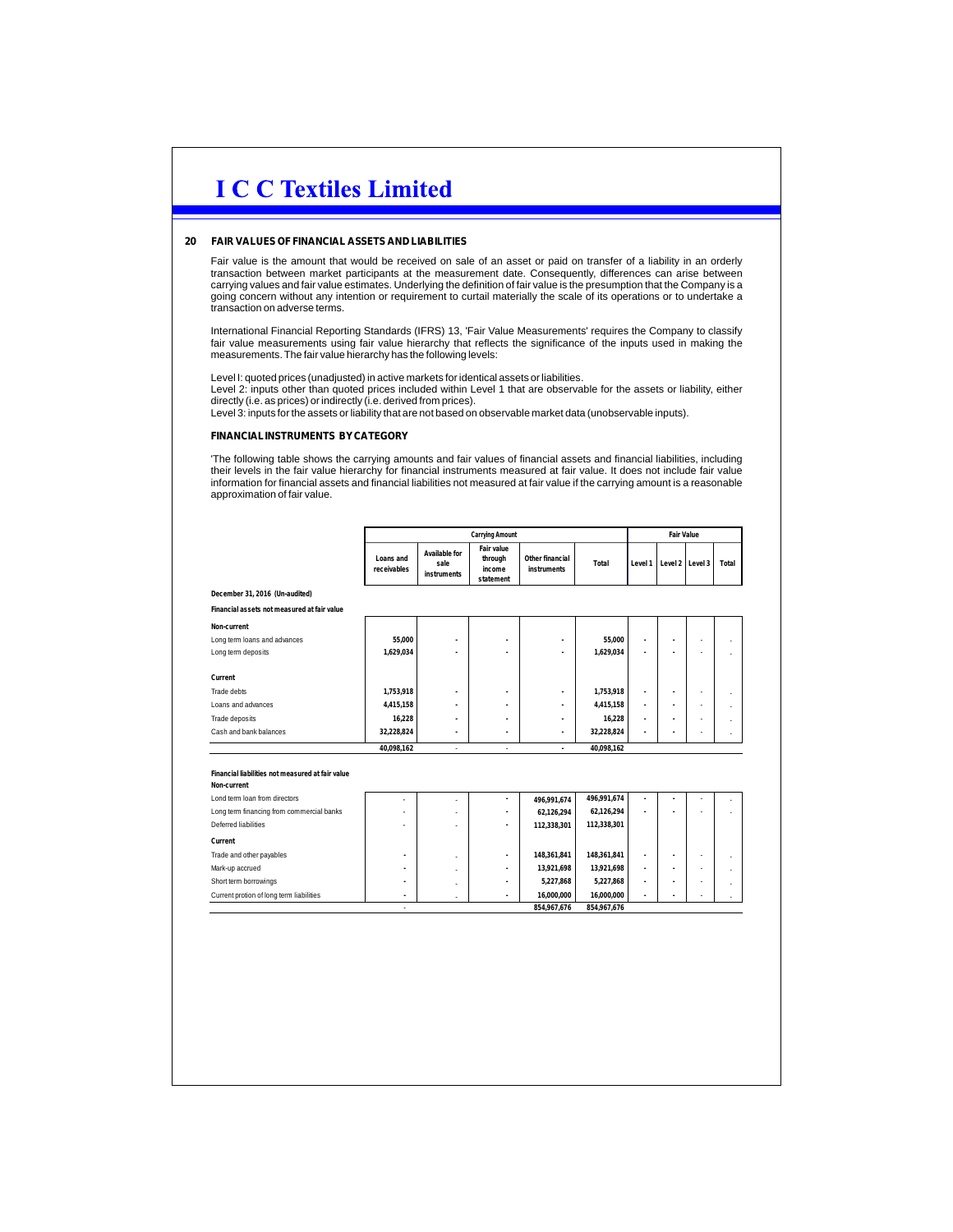| June 30, 2016 (Audited)<br>Financial assets not measured at fair value<br>Long term loans and advances<br>Cash and bank balances<br>Financial liabilities not measured at fair value<br>Lond term loan from directors<br>Long term financing from commercial banks | Loans and<br>receivables<br>29,000<br>1,629,034<br>9,576,623<br>3,603,334<br>9,228<br>11,442,103<br>26,289,322 | <b>Available for</b><br>sale<br>instruments               | Fair value<br>through<br>income<br>statement<br>ä,<br>٠<br>ä | Other financial<br>instruments<br>٠<br>ä,<br>٠<br>$\overline{\phantom{a}}$ | Total<br>29,000<br>1,629,034<br>9,576,623<br>3,603,334                                                                                               | Level 1<br>٠<br>Ĭ. | Level 2<br>J.                                     | Level 3 | Total                                                                                                                                                                                                                                                                                                                                                                                                                                                                                                                                                                                                                                                                                                                                                      |
|--------------------------------------------------------------------------------------------------------------------------------------------------------------------------------------------------------------------------------------------------------------------|----------------------------------------------------------------------------------------------------------------|-----------------------------------------------------------|--------------------------------------------------------------|----------------------------------------------------------------------------|------------------------------------------------------------------------------------------------------------------------------------------------------|--------------------|---------------------------------------------------|---------|------------------------------------------------------------------------------------------------------------------------------------------------------------------------------------------------------------------------------------------------------------------------------------------------------------------------------------------------------------------------------------------------------------------------------------------------------------------------------------------------------------------------------------------------------------------------------------------------------------------------------------------------------------------------------------------------------------------------------------------------------------|
|                                                                                                                                                                                                                                                                    |                                                                                                                |                                                           |                                                              |                                                                            |                                                                                                                                                      |                    |                                                   |         |                                                                                                                                                                                                                                                                                                                                                                                                                                                                                                                                                                                                                                                                                                                                                            |
|                                                                                                                                                                                                                                                                    |                                                                                                                |                                                           |                                                              |                                                                            |                                                                                                                                                      |                    |                                                   |         |                                                                                                                                                                                                                                                                                                                                                                                                                                                                                                                                                                                                                                                                                                                                                            |
|                                                                                                                                                                                                                                                                    |                                                                                                                |                                                           |                                                              |                                                                            |                                                                                                                                                      |                    |                                                   |         |                                                                                                                                                                                                                                                                                                                                                                                                                                                                                                                                                                                                                                                                                                                                                            |
|                                                                                                                                                                                                                                                                    |                                                                                                                |                                                           |                                                              |                                                                            |                                                                                                                                                      |                    |                                                   |         |                                                                                                                                                                                                                                                                                                                                                                                                                                                                                                                                                                                                                                                                                                                                                            |
|                                                                                                                                                                                                                                                                    |                                                                                                                |                                                           |                                                              |                                                                            |                                                                                                                                                      |                    |                                                   |         |                                                                                                                                                                                                                                                                                                                                                                                                                                                                                                                                                                                                                                                                                                                                                            |
|                                                                                                                                                                                                                                                                    |                                                                                                                |                                                           |                                                              |                                                                            |                                                                                                                                                      |                    |                                                   |         |                                                                                                                                                                                                                                                                                                                                                                                                                                                                                                                                                                                                                                                                                                                                                            |
|                                                                                                                                                                                                                                                                    |                                                                                                                |                                                           |                                                              |                                                                            |                                                                                                                                                      |                    |                                                   |         |                                                                                                                                                                                                                                                                                                                                                                                                                                                                                                                                                                                                                                                                                                                                                            |
|                                                                                                                                                                                                                                                                    |                                                                                                                |                                                           |                                                              |                                                                            |                                                                                                                                                      |                    |                                                   |         |                                                                                                                                                                                                                                                                                                                                                                                                                                                                                                                                                                                                                                                                                                                                                            |
|                                                                                                                                                                                                                                                                    |                                                                                                                |                                                           |                                                              |                                                                            | 9,228<br>11,442,103                                                                                                                                  | ä,<br>Ĭ.           | J.<br>Ĭ.                                          |         |                                                                                                                                                                                                                                                                                                                                                                                                                                                                                                                                                                                                                                                                                                                                                            |
|                                                                                                                                                                                                                                                                    |                                                                                                                |                                                           |                                                              |                                                                            | 26,289,322                                                                                                                                           |                    |                                                   | Ĭ.      |                                                                                                                                                                                                                                                                                                                                                                                                                                                                                                                                                                                                                                                                                                                                                            |
|                                                                                                                                                                                                                                                                    |                                                                                                                |                                                           |                                                              |                                                                            |                                                                                                                                                      |                    |                                                   |         |                                                                                                                                                                                                                                                                                                                                                                                                                                                                                                                                                                                                                                                                                                                                                            |
|                                                                                                                                                                                                                                                                    |                                                                                                                |                                                           |                                                              |                                                                            |                                                                                                                                                      |                    |                                                   |         |                                                                                                                                                                                                                                                                                                                                                                                                                                                                                                                                                                                                                                                                                                                                                            |
|                                                                                                                                                                                                                                                                    |                                                                                                                |                                                           |                                                              | 270,570,409                                                                | 270,570,409                                                                                                                                          |                    |                                                   |         |                                                                                                                                                                                                                                                                                                                                                                                                                                                                                                                                                                                                                                                                                                                                                            |
|                                                                                                                                                                                                                                                                    |                                                                                                                |                                                           |                                                              | $\overline{a}$                                                             |                                                                                                                                                      | ä,                 |                                                   |         |                                                                                                                                                                                                                                                                                                                                                                                                                                                                                                                                                                                                                                                                                                                                                            |
|                                                                                                                                                                                                                                                                    |                                                                                                                |                                                           |                                                              |                                                                            |                                                                                                                                                      |                    |                                                   |         |                                                                                                                                                                                                                                                                                                                                                                                                                                                                                                                                                                                                                                                                                                                                                            |
| Trade and other payables                                                                                                                                                                                                                                           |                                                                                                                |                                                           | $\ddot{\phantom{0}}$                                         | 161,006,389                                                                | 161,006,389                                                                                                                                          | ä,                 | ä,                                                |         |                                                                                                                                                                                                                                                                                                                                                                                                                                                                                                                                                                                                                                                                                                                                                            |
| Short term borrowings                                                                                                                                                                                                                                              |                                                                                                                |                                                           | ÷,<br>Ĭ.                                                     | 30,453,900<br>124,319,088                                                  | 30,453,900<br>124,319,088                                                                                                                            | í,<br>Ĭ.           | ä,<br>ä,                                          |         |                                                                                                                                                                                                                                                                                                                                                                                                                                                                                                                                                                                                                                                                                                                                                            |
| Current protion of long term liabilities                                                                                                                                                                                                                           |                                                                                                                |                                                           |                                                              | 192.496.743                                                                | 192.496.743                                                                                                                                          | í,                 |                                                   |         |                                                                                                                                                                                                                                                                                                                                                                                                                                                                                                                                                                                                                                                                                                                                                            |
|                                                                                                                                                                                                                                                                    | ÷,                                                                                                             | ÷,                                                        | ÷,                                                           | 778,846,529                                                                | 778.846.529                                                                                                                                          | ÷.                 | ÷,                                                | ÷,      | ÷.                                                                                                                                                                                                                                                                                                                                                                                                                                                                                                                                                                                                                                                                                                                                                         |
|                                                                                                                                                                                                                                                                    |                                                                                                                |                                                           |                                                              |                                                                            |                                                                                                                                                      |                    |                                                   |         |                                                                                                                                                                                                                                                                                                                                                                                                                                                                                                                                                                                                                                                                                                                                                            |
|                                                                                                                                                                                                                                                                    |                                                                                                                |                                                           |                                                              |                                                                            |                                                                                                                                                      |                    |                                                   | 141     |                                                                                                                                                                                                                                                                                                                                                                                                                                                                                                                                                                                                                                                                                                                                                            |
|                                                                                                                                                                                                                                                                    |                                                                                                                |                                                           |                                                              |                                                                            |                                                                                                                                                      |                    |                                                   |         |                                                                                                                                                                                                                                                                                                                                                                                                                                                                                                                                                                                                                                                                                                                                                            |
|                                                                                                                                                                                                                                                                    |                                                                                                                |                                                           |                                                              |                                                                            |                                                                                                                                                      |                    |                                                   |         |                                                                                                                                                                                                                                                                                                                                                                                                                                                                                                                                                                                                                                                                                                                                                            |
|                                                                                                                                                                                                                                                                    |                                                                                                                |                                                           |                                                              |                                                                            |                                                                                                                                                      |                    |                                                   |         |                                                                                                                                                                                                                                                                                                                                                                                                                                                                                                                                                                                                                                                                                                                                                            |
|                                                                                                                                                                                                                                                                    |                                                                                                                |                                                           |                                                              |                                                                            |                                                                                                                                                      |                    |                                                   |         |                                                                                                                                                                                                                                                                                                                                                                                                                                                                                                                                                                                                                                                                                                                                                            |
|                                                                                                                                                                                                                                                                    |                                                                                                                |                                                           |                                                              |                                                                            |                                                                                                                                                      |                    |                                                   |         |                                                                                                                                                                                                                                                                                                                                                                                                                                                                                                                                                                                                                                                                                                                                                            |
|                                                                                                                                                                                                                                                                    |                                                                                                                |                                                           |                                                              |                                                                            |                                                                                                                                                      |                    |                                                   |         |                                                                                                                                                                                                                                                                                                                                                                                                                                                                                                                                                                                                                                                                                                                                                            |
|                                                                                                                                                                                                                                                                    |                                                                                                                |                                                           |                                                              |                                                                            |                                                                                                                                                      |                    |                                                   |         |                                                                                                                                                                                                                                                                                                                                                                                                                                                                                                                                                                                                                                                                                                                                                            |
|                                                                                                                                                                                                                                                                    | <b>GENERAL</b><br>currency.<br>made.<br>the Company.                                                           | <b>NUMBER OF LOOMS INSTALLED</b><br>DATE OF AUTHORIZATION |                                                              | 22.3 Figures have been rounded off to the nearest rupee.                   | No. of looms installed (including assets held for sale) as on balance sheet date<br>auditors as scope of review covered only the cumulative figures. |                    | Un-audited<br>Dec 31, 2016<br><b>Rupees</b><br>58 |         | <b>Audited</b><br>June 30, 2016<br><b>Rupees</b><br>The figures of condensed interim profit and loss account and condensed interim statement of comprehensive<br>income for the quarters ended December 31, 2016 and 2015 were not subject to limited scope review by the<br>22.2 This financial information is presented in Pak Rupees, which is the Company's functional and presentation<br>22.4 Corresponding figures are re-arranged and / or restated, wherever considered necessary, for the purpose of<br>better presentation of the financial information. However, no significant restatement / re-arranging has been<br>This condensed interim financial information was authorised for issue on February 28, 2017 by the Board of directors of |